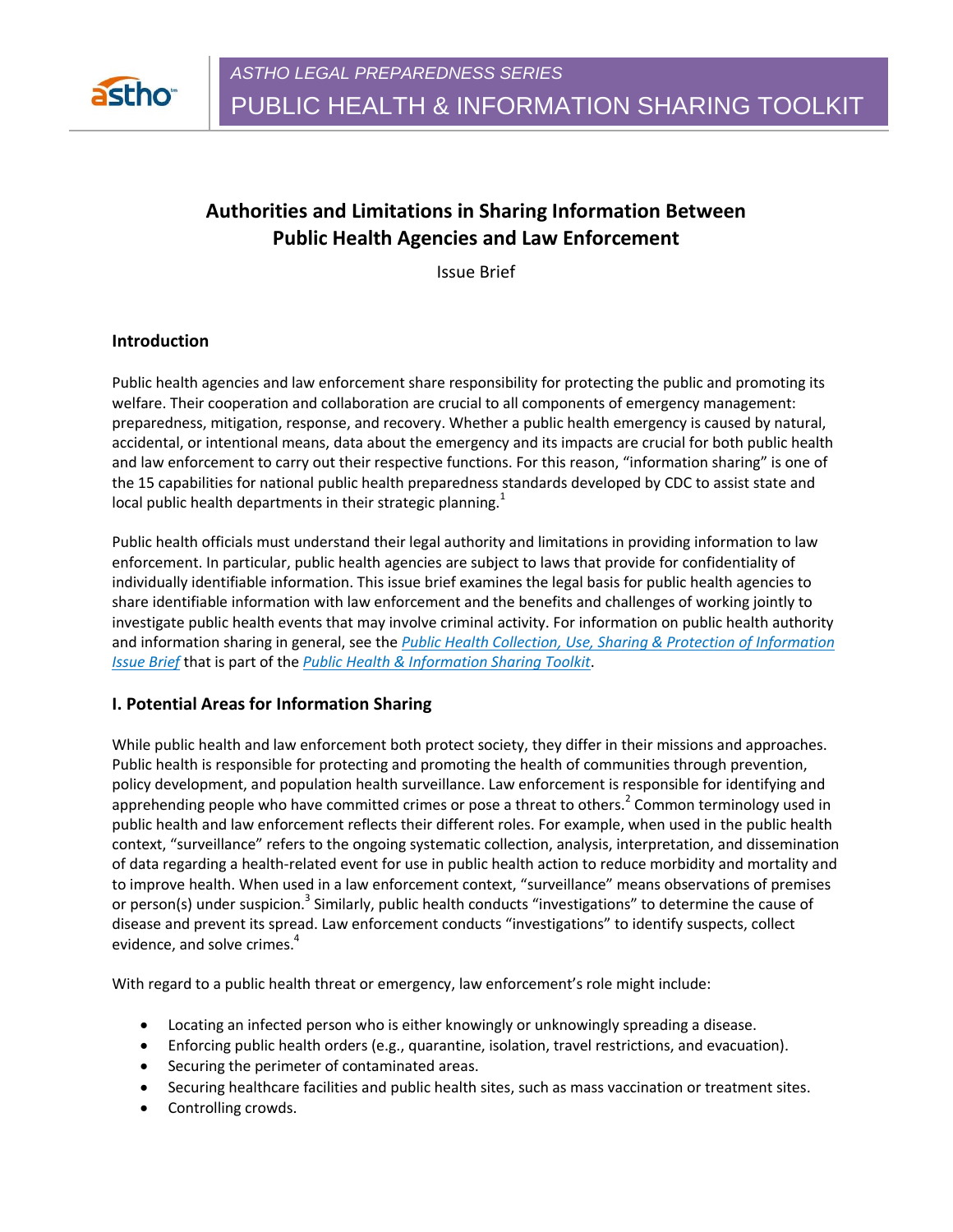- Investigating scenes of suspected biological or chemical terrorism.
- Protecting national stockpiles of vaccines or other medicines.<sup>5</sup>

For most security purposes, such as controlling crowds or securing facilities, law enforcement should not need identifiable information. However, for some purposes, public health agencies may need to provide identifiable personal, epidemiological, or medical information about patients or other members of the public to enable law enforcement staff to do their job and protect themselves from potentially harmful exposure or carrying contaminants from a scene.

### **II. Joint Investigations**

Public health agencies and law enforcement may conduct joint investigations around public health incidents that involve suspected or confirmed criminal activity. Historical examples include:

- Twelve laboratory workers contracted *Shigella dysenteriae* after eating pastries left in the lab's break room. A lab worker was sentenced to 20 years in prison as a result of contaminating the pastries, most likely with the lab's stock culture.<sup>67</sup>
- A supermarket notified state and federal agencies of an upcoming recall of ground beef because of customers' complaints of acute illness after eating the product. High concentrations of nicotine were detected in ground beef. A supermarket employee plead guilty to poisoning the meat with an insecticide containing nicotine and was sentenced to nine years in prison.<sup>8</sup>
- Over a six-week period, there was an unusual, increased prevalence of cardiopulmonary arrests in a Veterans Administration hospital associated with injections of pancuronium bromide (a muscle relaxant) during a specific shift. Two nurses were indicted for murder, attempted murder, and conspiracy to commit murder. $^9$  All charges against the nurses were eventually dismissed.<sup>10</sup>

Joint investigations may benefit both public health and law enforcement as they carry out their respective roles in protecting the public. Law enforcement may benefit from assistance and information from disease investigation experts. Law enforcement's information may help public health to prevent further spread of a disease or decrease the impact of future threats. Working together strengthens relationships between public health professionals and officers, thereby facilitating future communication and information exchange. Taking advantage of both law enforcement and public health perspectives, joint investigations may be more thorough and cover issues that may have been overlooked during separate investigations. Moreover, public health and law enforcement may be able to pool resources and avoid duplication of efforts through joint interviews or questionnaires that address both public health and law enforcement concerns.<sup>11</sup> Time and efficiency are crucial, especially when one event can require hundreds of interviews. In particular, bioterrorism investigations require close cooperation between public health and law enforcement, which entails some blurring of their usual roles. Public health investigators may function as forensic experts if there is a prosecution, and law enforcement will try to mitigate harm by identifying and arresting the perpetrators who initiated the outbreak.<sup>12</sup>

While valuable, joint public health and criminal investigations also present risks and challenges. Community trust is essential to carry out public health's mission. Underserved communities that are traditionally in greatest need of public health services may be suspicious of collaboration between public health and law enforcement.<sup>13</sup> Minorities may fear that their race, status, or ethnicity will subject them to profiling or other unwanted attention.<sup>14</sup> Undocumented individuals may fear detection and deportation. The presence of law enforcement officers may have a "chilling effect" on patients being interviewed and on the medical professionals with whom public health routinely works and upon whom traditional public health surveillance (through mandatory disease reporting) depends.<sup>15</sup>

*AUTHORITIES AND LIMITATIONS IN SHARING INFORMATION BETWEEN PUBLIC HEALTH AGENCIES AND LAW ENFORCEMENT –Issue Brief*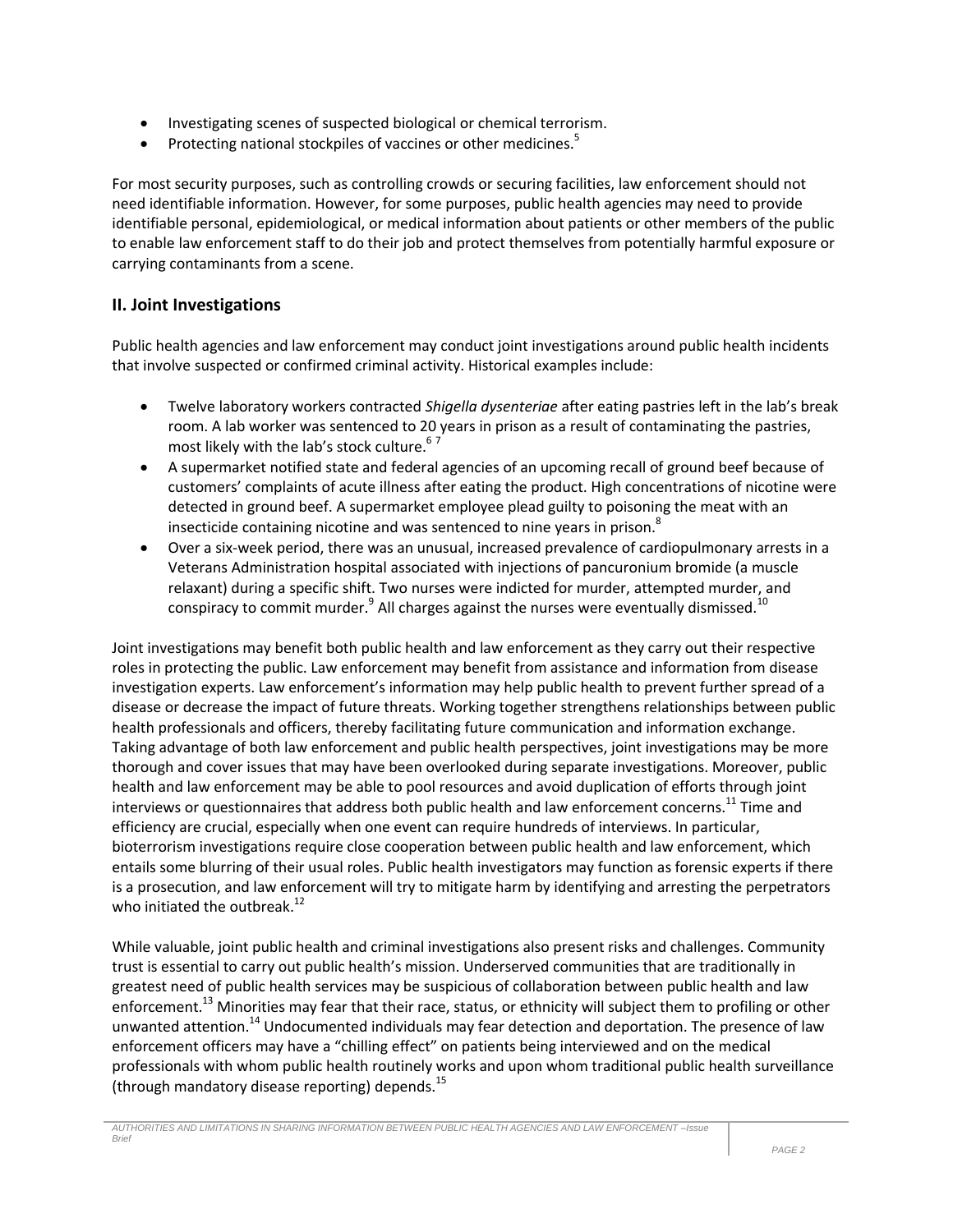Issues may also arise due to tensions between public health's interest in protecting the population's health and law enforcement's interest in collecting evidence that will be admissible in criminal investigations.<sup>16</sup> For example, during an evolving epidemic with suspected terrorism, public health officials may seek to warn the public, while law enforcement argues that secrecy is essential to successfully identify, apprehend, and prosecute the perpetrators.

Joint investigations also raise legal challenges, because legal constraints for public health and criminal investigations differ. The U.S. Supreme Court has steadfastly upheld the broad powers of the state to protect its citizens from threats to public health.<sup>17</sup> These powers grant public health agencies wide latitude in conducting investigations, including the authority to access detailed and sensitive health information about individuals and their contacts and to obtain biological specimens for testing when necessary to prevent and control disease outbreak or other public health threats.<sup>18</sup> In contrast, law enforcement is subject to constitutional constraints that limit the state's powers to prosecute and punish individuals for crimes.<sup>19</sup>

Successful prosecution of the perpetrators of crimes that use biologic or chemical agents requires admissible evidence. In gathering evidence, the government must comply with the Fourth Amendment prohibition against unreasonable searches and seizures and the Fifth Amendment privilege against self-incrimination. It must also collect and process evidence with a proper chain of custody so that it can be authenticated by an expert and admitted into evidence. Evidence that is not obtained, handled, and secured to meet standards for criminal prosecution may be excluded from trial.

In the context of bioterrorism, the presence of ill persons may be the first sign of an attack; criminal intent may be unclear or may not be immediately apparent. At the onset of the first anthrax attack in 2001, a Florida media company's employee's symptoms triggered only a public health investigation.<sup>20</sup> But when findings strongly suggested a deliberate and criminal act, the public health investigation was joined by a criminal investigation.<sup>21</sup> Because public health officials typically do not investigate criminal activity, a delayed criminal investigation may mean that public health agencies have already obtained statements, collected evidence, and tested specimens, all of which may be legally inadmissible or lacking information relevant to law enforcement for criminal prosecution.

CDC and the Department of Justice convened a Public Health and Law Enforcement Emergency Preparedness Workgroup that developed a framework, action steps, and tools to strengthen collaboration between public health and law enforcement while minimizing the challenges. These include:

- "A Framework for Improving Cross-Sector Coordination for Emergency Preparedness and Response"<sup>22</sup>
- "Coordinated Implementation of Community Response Measures (Including Social Distancing) to Control the Spread of Pandemic Respiratory Disease: A Guide for Developing a Memorandum of Understanding for Public Health, Law Enforcement, Corrections, and the Judiciary"<sup>23</sup>
- "Joint Public Health-Law Enforcement Investigations: Model Memorandum of Understanding"<sup>24</sup>

Joint investigative training can develop effective work relationships between public health and law enforcement, promote an understanding of investigative methods, and facilitate communication and information exchange. CDC, in partnership with other agencies and organizations, developed "Forensic Epidemiology," a module for the joint training of law enforcement and public health officials.<sup>25</sup> Public health and law enforcement are also encouraged to consult investigation manuals, including the FBI-CDC "Criminal and Epidemiological Investigation Handbook."<sup>26</sup>

#### **III. Information Sharing Through Fusion Centers to Prevent Bioterrorism and Improve Preparedness**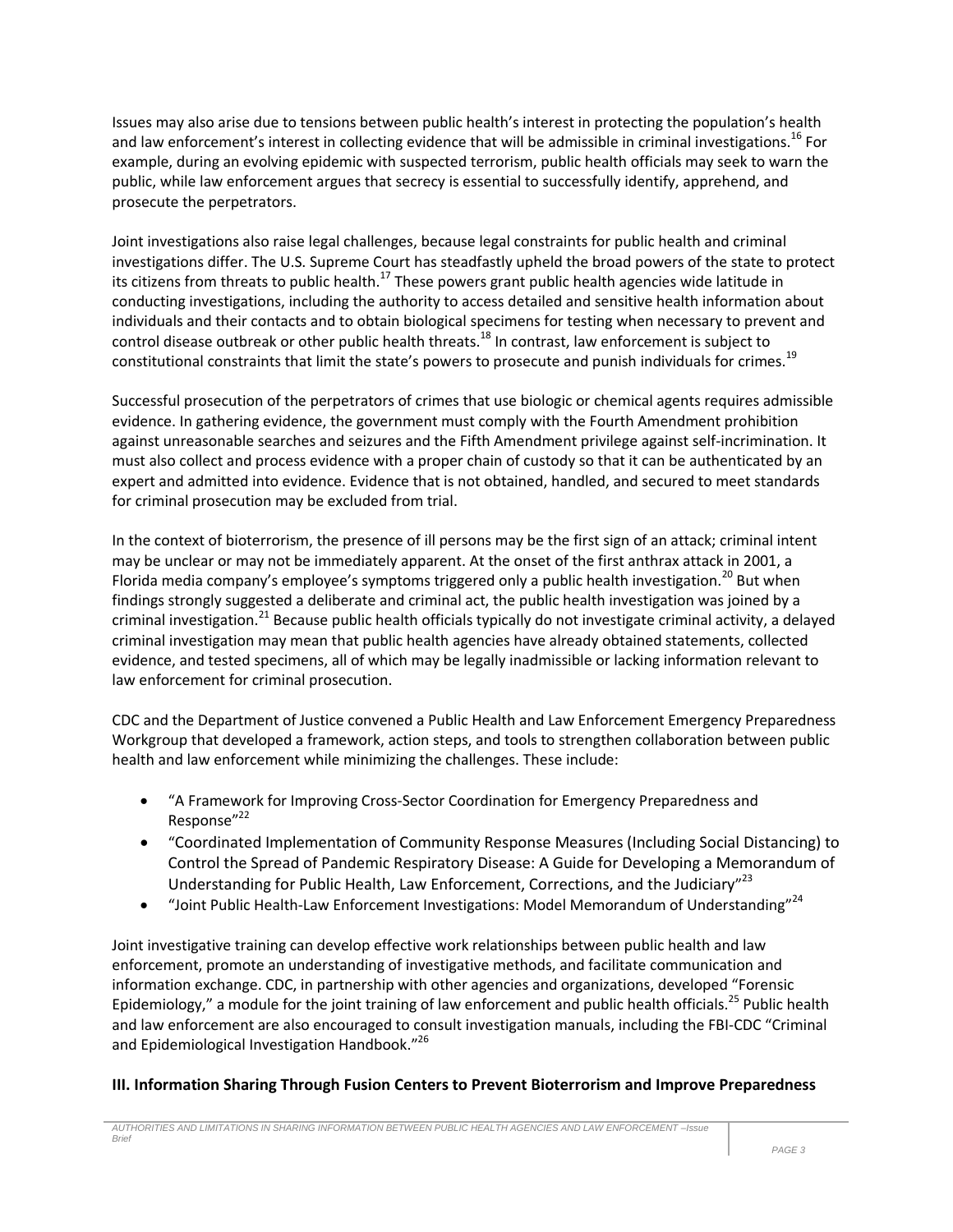As a result of ad hoc interagency collaboration during World War II, the National Security Act of 1947<sup>27</sup> was enacted to coordinate military and foreign intelligence.<sup>28</sup> The National Security Act mandated that information be communicated up the chain of command, not horizontally between departments.<sup>29</sup> The events of 9/11 demonstrated the need for horizontal communication to establish more comprehensive intelligence.<sup>30</sup> The USA Patriot Act of 2001<sup>31</sup> removed barriers prohibiting horizontal communication, thereby allowing information to be shared between the law enforcement and intelligence communities to protect national security.<sup>32</sup> Complementing the Patriot Act, the Department of Homeland Security (DHS) was established by the Homeland Security Act of 2002<sup>33</sup> to improve information sharing among federal, state, and local levels of government and with private sector organizations.<sup>34</sup> The Intelligence Reform and Terrorism Prevention Act (IRTPA) of 2004<sup>35</sup> was a part of the response to horizontal communication demands. IRTPA works to expand information sharing beyond the scope of DHS and the FBI by including law enforcement as a partner with a significant role to play in inter-departmental intelligence collaboration.<sup>36</sup>

IRTPA led to the creation of the Information Sharing Environment (ISE).<sup>37</sup> ISE embraces all information pertinent to national security and safety of Americans.<sup>38</sup> ISE uses "fusion centers" as a means to gather and share information.<sup>39</sup> Across the nation, states and local governments have established fusion centers to facilitate the sharing of information among multiple agencies and build their intelligence capabilities.

"Fusion" refers to the overarching process of managing the flow of information and intelligence across all levels and sectors of government and private industry.<sup>40</sup> The "fusion process" is intended to turn information and intelligence from different sources into actionable knowledge.<sup>41</sup> In other words, information is collected from a variety of sources, integrated, evaluated, and analyzed to create meaningful information about potential threats and risk assessments that is disseminated to stakeholders.<sup>42</sup> Fusion centers share information with participants within their jurisdiction and with the federal government and other jurisdictions through a national network of fusion centers.<sup>43</sup> Participants may include public and private entities from sectors such as banking and finance, education, government, health and public health services, postal and shipping, retail, and transportation.<sup>44</sup> Public health is being sought as a valuable partner to routinely share information with law enforcement, homeland security, and other agencies to prevent bioterrorism and improve preparedness.<sup>45</sup>

As of February 2013, there are 78 state and local fusion centers, covering every state, the District of Columbia, three U.S. territories, and many major metropolitan areas.<sup>46</sup> State and local fusion centers vary in organization, function, and participants. Generally, fusion centers involving public health entities focus on bioterrorism and similar threats but may include "all crimes" and assist in providing intelligence and risk assessment for "all hazards" to protect the security of the homeland.

Effective bioterrorism planning, prevention, and response require information sharing among various entities, including public health agencies, healthcare providers, and law enforcement officials.<sup>47</sup> For example, public health may contribute information about suspicious symptoms, abnormal environmental conditions that may be caused by an emergent disease or agent, or abnormal patterns and trends indicative of production or abuse of narcotics. Public health personnel may also contribute their specialized subjectmatter expertise to assist in the analysis and interpretation of this information.<sup>48</sup> In many cases, information may be shared in a way that does not identify individuals—for example, aggregate data about the number of individuals exposed to an infectious condition within a population or who have exhibited symptoms of a condition that is a known bioterrorism agent. However, at times, identifiable information will be needed to prevent, prepare for, and respond to bioterrorism, including epidemiological and laboratory data about the specific health status of identifiable individuals or health status of known groups such as families, assemblies, employees, or persons within defined geographic boundaries.<sup>49</sup>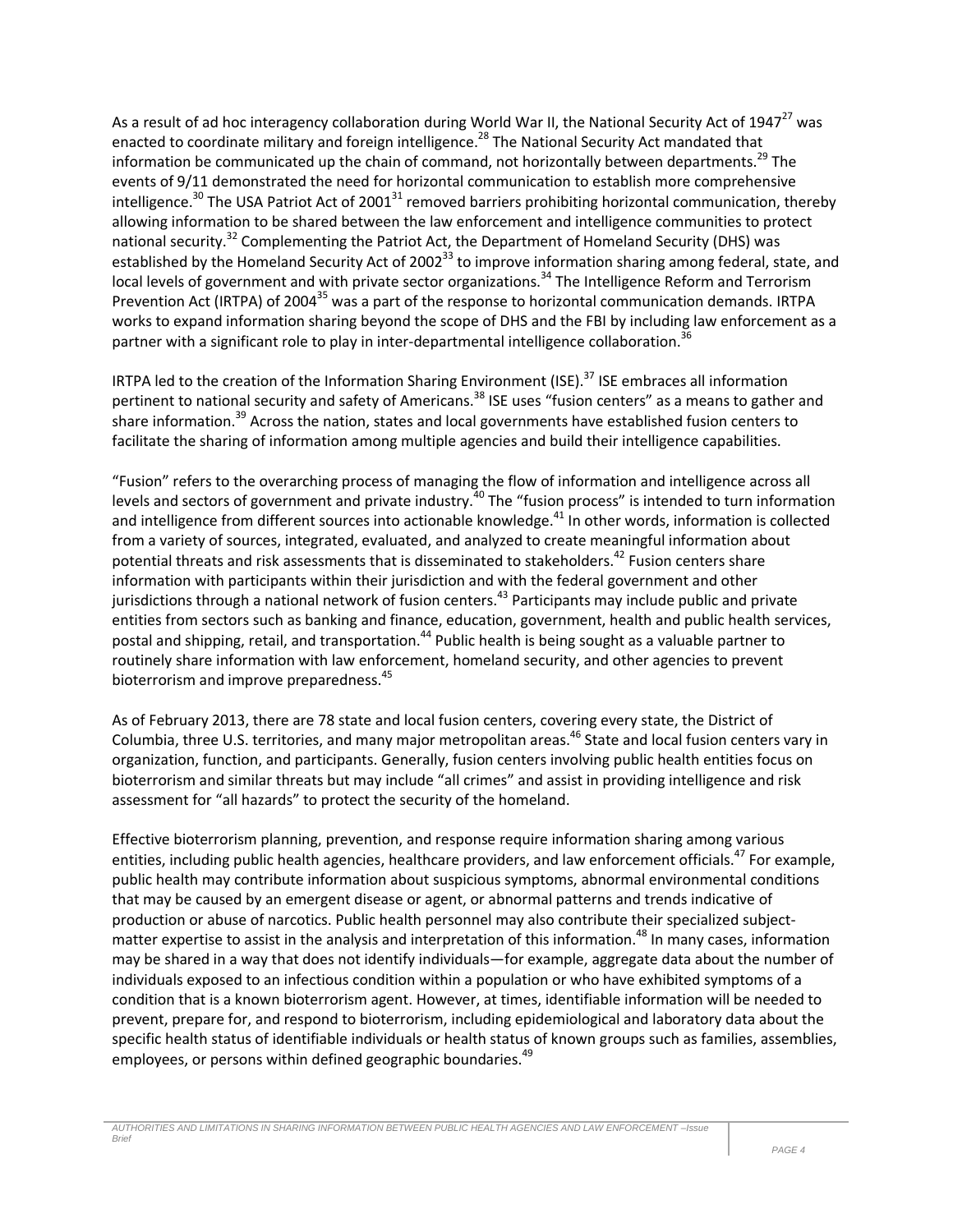Public health's contribution of information through fusion centers raises similar issues to those which arise through joint investigations. Public health benefits through cross-sector partnerships with law enforcement and other agencies and pooling of expertise and resources. At the same time, public health's core mission suffers if public health agencies act—or are perceived to act—as law enforcement's agents. Privacy and civil liberties advocates warn against fusion centers' promotion of a surveillance-based society and cite abuses and mission creep by some fusion centers that result in suspicious activity reports about individuals who are engaging in lawful activities.<sup>50</sup>

The potential role of public health as a data contributor to fusion centers is an emerging area. Public health officials should be clear about their agency's role in contributing information, what information is being requested and for what purpose, and what information may be provided in turn to public health. Memoranda of understanding or data-sharing agreements may be used to define public health's role and terms and conditions for information sharing through fusion centers. Although not an exhaustive list, these terms might include:

- Information to be shared.
- Purpose for which information is to be used.
- Method for sharing.
- Who has access to the information.
- Acceptable uses and linkages of the information.
- Protection and security of the information.
- Retention, reuse, and further sharing of the information.
- Audits or other mechanisms to monitor proper use.
- Accountability and enforcement of terms of agreement.

Legal counsel should review proposed information to be shared and terms of use to ensure disclosure is permitted under federal and state laws.

The federal government has provided financial resources, personnel, training, and other support for defining, developing, operating, and standardizing fusion centers at the local, state, and federal levels. The Department of Justice's Global Justice Information Sharing Initiative, in collaboration with the Department of Homeland Security, has developed guidelines for establishing and operating fusion centers,  $51$  baseline capabilities and operational standards,<sup>52</sup> and recommended actions to integrate the public health and healthcare communities into the fusion process.<sup>53</sup> To develop and operate a fusion center, law needs to be reviewed regarding the collection, sharing, and dissemination of information. Appropriate privacy and civil liberties policies must be in place, including policies to protect personally identifiable information. To aid with developing or revising privacy policies, the Global Justice Information Sharing Initiative has developed a privacy policy development guide and a privacy and civil rights policy template for justice information systems. 54

# **IV. Public Health Investigations, Information Sharing, and U.S. Constitutional Rights**

The U.S. Constitution creates fundamental rights to protect individuals from arbitrary actions by the government. As noted above, these fundamental rights include the Fourth Amendment prohibition against unreasonable searches and seizures and the Fifth Amendment protection of the accused against selfincrimination. If evidence is obtained in violation of these rights, it may be inadmissible in a criminal prosecution. Further, to be admissible, the chain of custody of evidence must be documented to link this evidence to the scene of the crime. When working with law enforcement, public health officials must understand their legal authority and limits to ensure individual rights are protected and criminal investigations are not compromised.

*AUTHORITIES AND LIMITATIONS IN SHARING INFORMATION BETWEEN PUBLIC HEALTH AGENCIES AND LAW ENFORCEMENT –Issue Brief*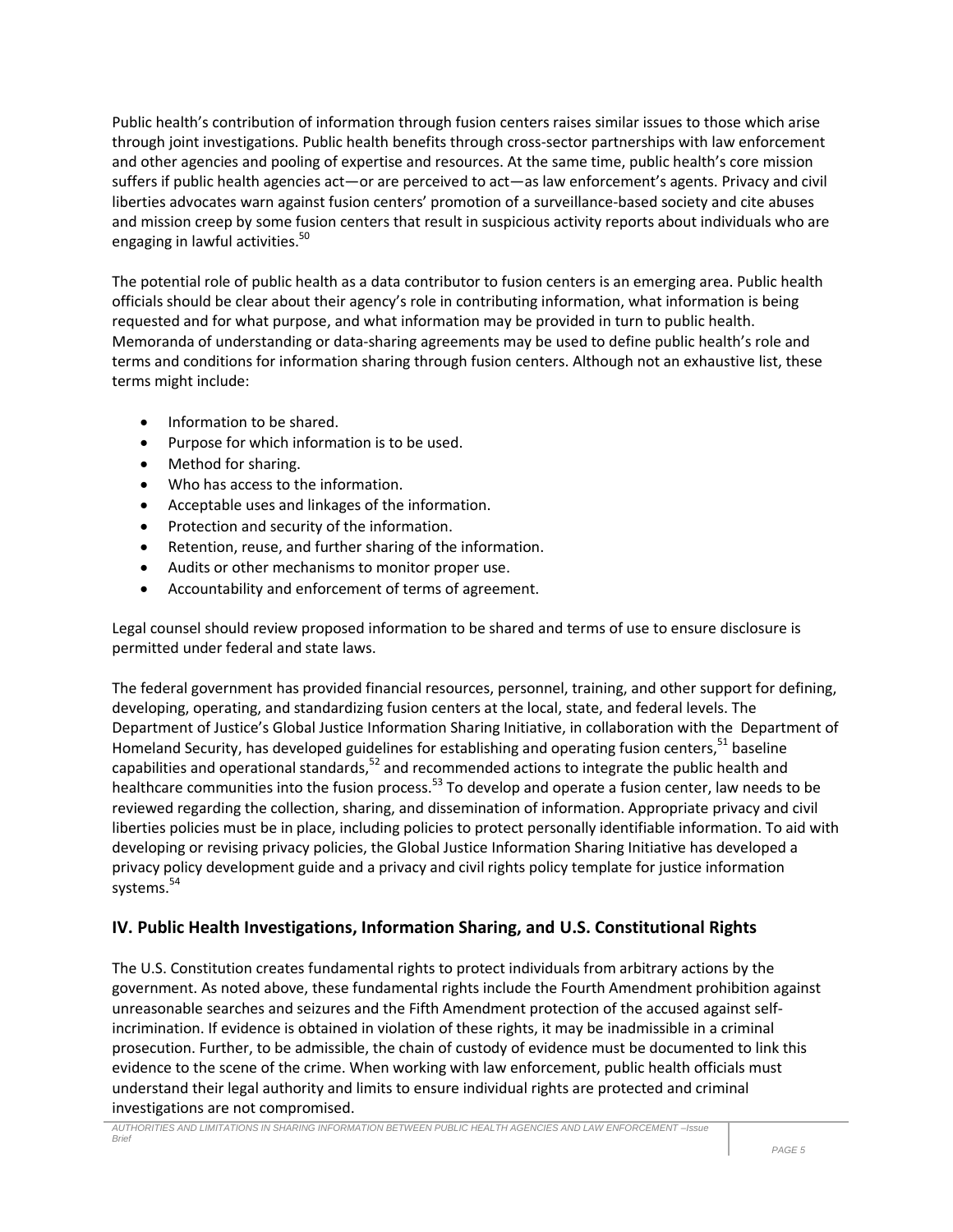#### **Fourth Amendment Prohibition on Unreasonable Searches and Seizures**

In gathering evidence, the government must comply with the Fourth Amendment warrant requirements or meet an exception. The Fourth Amendment, which is enforceable against the states through the Fourteenth Amendment, provides:

The right of the people to be secure in their persons, houses, papers, and effects, against unreasonable searches and seizures, shall not be violated, and no Warrants shall issue, but upon probable cause, supported by Oath or affirmation, and particularly describing the place to be searched, and the persons or things to be seized.

A search occurs when government action infringes upon an expectation of privacy that society recognizes as reasonable—for example, an individual's expectation of privacy in their home, business, vehicle, and person. Searches also include the collection and subsequent analysis of biological samples.<sup>55</sup> A seizure occurs when government action meaningfully interferes with an individual's possessory interest in property, such as seizure of items that belong to the individual. The basic purpose of this amendment is to safeguard the privacy and security of individuals against arbitrary invasions by governmental officials.

Absent an exception, the Fourth Amendment applies to health and safety inspections and to public health investigations, requiring an administrative warrant. The exception or warrant requirement applies to searches and seizures on both residential and commercial property.<sup>56</sup> However, the standard for an administrative warrant is not as high as it is for criminal investigations. In administrative searches, probable cause is supported not by the traditional definition of likelihood to believe that evidence of a crime will be found in the area to be searched, but rather by reasonable legislative or administrative standards for conducting an area search with respect to a particular dwelling.<sup>57</sup>

Evidence found during an administrative search may be admissible in a criminal prosecution if two criteria are met. First, the information must be collected and processed with a proper chain of custody so that it can be authenticated by an expert and admitted into evidence. The chain of custody connects evidence to a crime scene. Since careful handling is also critical to proper epidemiologic investigations, this standard of care should be maintained in all investigations. Second, the evidence must be obtained as part of a legitimate public health investigation.<sup>58</sup> In other words, a public health agency must be acting in its public health capacity. Public health investigations cannot be used as a pretext to gather evidence of criminal activity. Public health professionals must avoid serving as agents to law enforcement, lest they jeopardize both criminal proceedings and the public's trust.

In many investigations, the owner or occupier gives consent for public health investigators to enter and search their premises, to copy records, take specimens or samples for testing, and remove evidence that might be relevant to the public health concern. Knowing and voluntary consent by an individual with actual or apparent authority over the premises to be searched or items to be seized is an exception to the warrant requirement. The search is limited to the scope provided in the consent. Thus, if an individual gives investigators permission to search his room, investigators cannot expand the search to other rooms or the individual's vehicle.<sup>59</sup>

Additional exceptions to the warrant and probable cause requirement might apply to public health inspections and investigations. These include:

 **Pervasively regulated businesses.** Warrantless searches are permitted of certain industries that have a history of pervasive regulation. The history of government oversight prevents those engaged in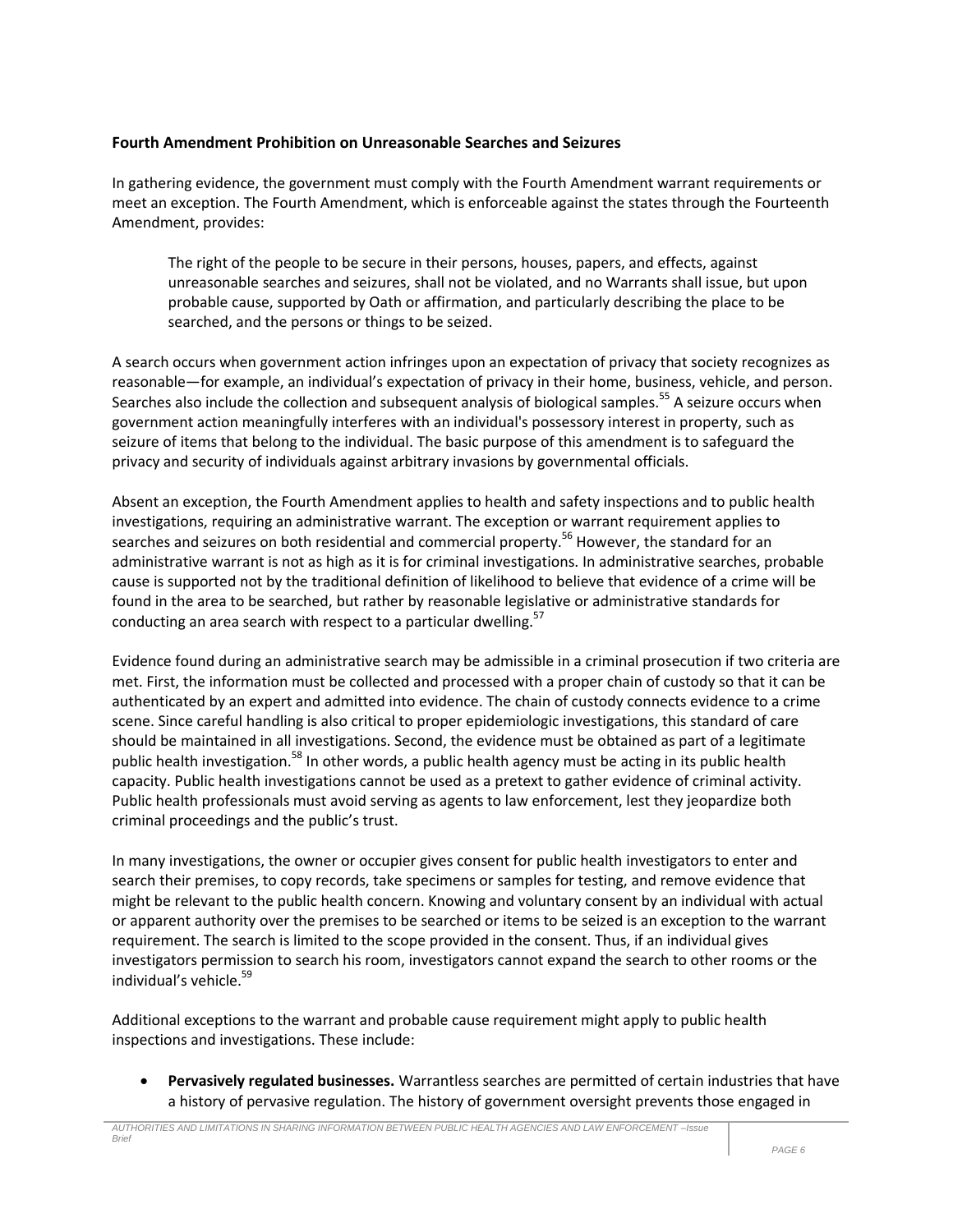these businesses from holding any reasonable expectations of privacy. Junkyards are an example of a pervasively regulated business; consequently, a New York statute that authorized warrantless searches of junkyards was valid.<sup>60</sup> Most businesses that can endanger the public health, such as food service establishments or health facilities, require a permit or license to operate. Through licensing. these businesses are put on notice that they are subject to warrantless searches during regular business hours as a condition of doing business.<sup>61</sup>

- **Checkpoints and other blanket searches.** Warrantless, suspicionless searches are valid at places where the need to enforce public safety is particularly acute, such as borders, airports, and government buildings. Appropriately tailored roadblocks may also be permitted, for example, to thwart an imminent terrorist attack or to catch a dangerous criminal who is likely to flee by way of a particular route. Permitted checkpoint programs and blanket searches depend on the primary programmatic purpose; for example, motor vehicle checkpoints are not permitted for the primary purpose of uncovering evidence of criminal wrongdoing.<sup>62</sup>
- **Emergency circumstances.** Warrantless searches are permitted for exigent circumstances if delay associated with obtaining a warrant is likely to lead to injury, public harm, or the destruction of evidence.<sup>63</sup>
- **Open-fields doctrine**. No warrant is required to inspect a public place, such as the eating area of a restaurant, testing pollutants emitted into the open air, or examining the exterior of an apartment and refuse dumpster.<sup>64</sup>

### **Fifth Amendment Privilege Against Self-Incrimination**

The Fifth Amendment to the Constitution provides that "[n]o person … shall be compelled in any criminal case to be a witness against himself." The privilege prevents the government from forcing a defendant to testify against himself. The privilege also applies to "custodial interrogations" and prevents the government from forcing a person to talk to the police and answer potentially incriminating questions concerning a crime.

Before conducting a custodial interview of a suspect, a government agent must provide the familiar "Miranda warnings," namely, "you have the right to remain silent," "anything you say or do can and will be held against you in a court of law," "you have the right to an attorney," and "if you cannot afford an attorney, one will be provided for you." The suspect can "take the Fifth" to avoid saying something incriminating himself.<sup>65</sup> When the government agent fails to provide Miranda warnings to a person interviewed while in custody, the statement generally may not be used as evidence in criminal proceedings.<sup>66</sup>

The suspect making the statement must be "in custody." Generally, this occurs when, because of a show of government authority, a reasonable person would not feel free to leave. Additionally, the statement must be uttered while the suspect was under interrogation. "In custody" may include situations where the individual physically cannot leave, such as when a public health official conducts a hospital bedside interview in the presence of a police officer. In such case, custody would depend on whether a reasonable person would feel free to decline to answer the questions posed.

The Fifth Amendment does not require suppression of statements that a suspect volunteers, for example, if a suspect volunteers after arrest that he has a biological agent in his apartment.<sup>67</sup> Additionally, emergency circumstances might provide an exception to the requirement that Miranda warnings be provided prior to a custodial interrogation. For example, a "public safety" exception might apply to custodial questions posed in an attempt to avert an immediate threat. For example, a suspect caught in the act of making a bioterrorist threat of immediate danger may be asked where else he released biological agents prior to Miranda warnings.<sup>68</sup>

*AUTHORITIES AND LIMITATIONS IN SHARING INFORMATION BETWEEN PUBLIC HEALTH AGENCIES AND LAW ENFORCEMENT –Issue Brief*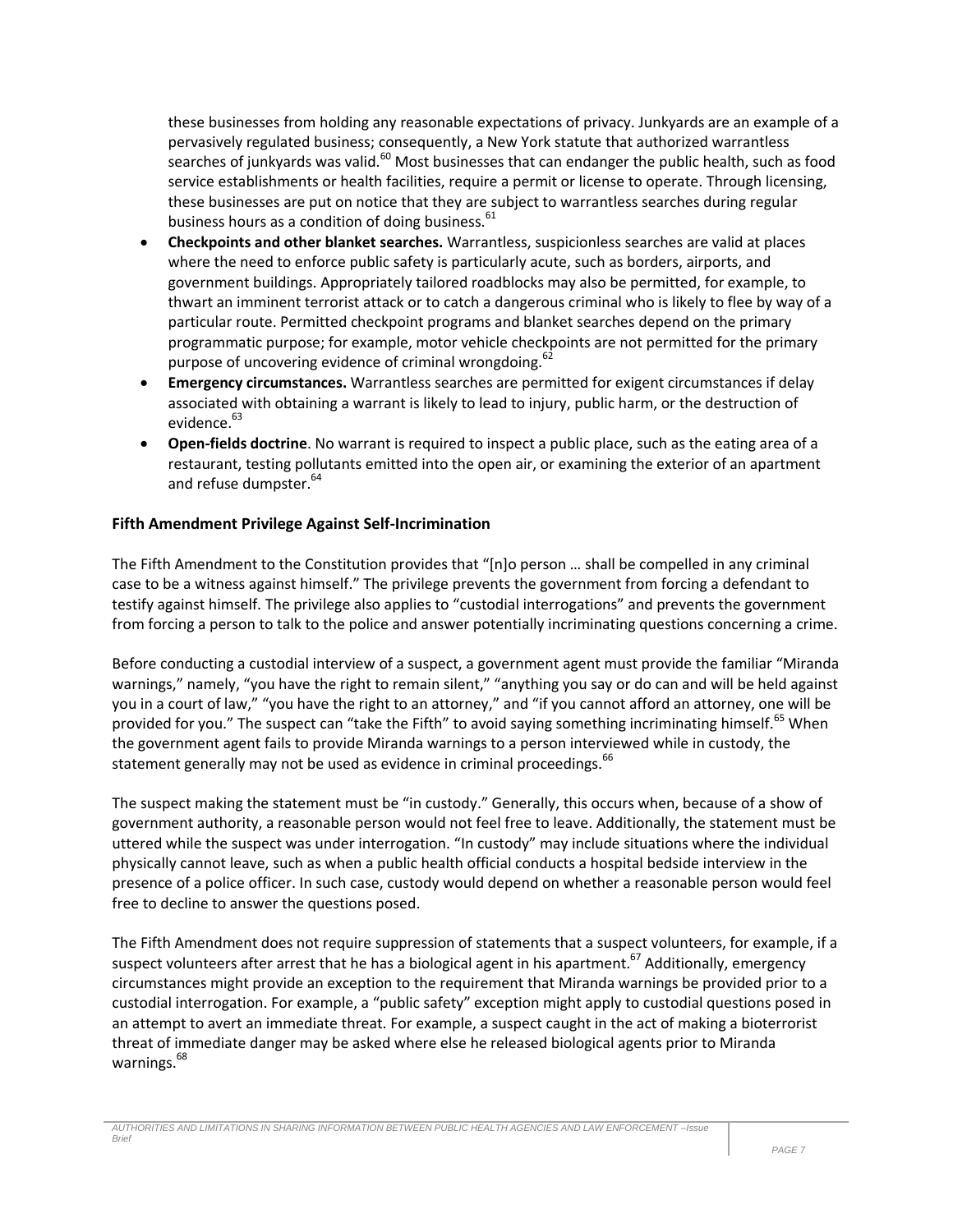Usually, public health investigators need not be concerned with Miranda warnings because they conduct most investigations alone and typically do not conduct criminal investigations. However, Fifth Amendment issues might arise during a public health investigation if, for example, individuals who are interviewed as witnesses or victims of a disease-causing agent come to be considered suspect perpetrators. Fifth Amendment challenges are most likely to occur during interviews conducted jointly by public health investigators and law enforcement or public health interviews that are conducted in the presence of law enforcement. Fifth Amendment concerns might also arise if public health investigators interview suspects for the purpose of gathering evidence of criminal activity for the police.

# **V. Federal Statutes and Public Health Information Sharing with Law Enforcement**

The applicability of mandated federal reporting and the HIPAA Privacy Rule are discussed below. However, it is beyond the scope of this Issue Brief to identify all federal statutes that might be relevant to information sharing by state and local public health agencies with law enforcement.

### **Public Health and Federal Reporting**

Public health agencies may be compelled to provide identifiable information to law enforcement, for example, by an FBI administrative order issued under the Patriot Act, $^{69}$  federal subpoena, or other legal process. However, generally, there appears to be no federal statute mandating state or local public health agencies to report information regarding suspicious activity or other indications of possible bioterrorism or other threats. Federal laws, such as the National Security Act,<sup>70</sup> authorize the federal government to collect such information; however, national reporting is not mandated. Thus, state and local public health agencies may provide information for law enforcement purposes, either as required or permitted by their state's law.

#### **Disclosure and the Health Information Portability and Accountability Act Privacy Rule**

Some public health agencies, or programs or services within public health agencies, are covered by the federal Privacy Rule<sup>71</sup> adopted by the U.S. Department of Health and Human Services under the Health Insurance Portability and Accountability Act (HIPAA).<sup>72</sup> The Privacy Rule established national minimum standards to protect the privacy of individually identifiable health information (referred to as "protected health information" or "PHI") and gives patients an array of rights with respect to that information. PHI is individually identifiable health information that relates to physical or mental health or condition, the provision of healthcare to the individual, or any payment for the provision of healthcare.<sup>73</sup> A covered entity is prohibited from using or disclosing PHI without the written authorization of the patient unless required or permitted by the Privacy Rule. A covered entity that violates the Privacy Rule is subject to civil or criminal penalties.

The *Public Health and Schools Toolkit* discusses HIPAA applicability to public health agencies. Depending on a public health agency's organization and functions, it may or may not be covered by the Privacy Rule. To the extent that the Privacy Rule applies, it should allow public health agencies to disclose information to law enforcement in many situations that involve disease control, bioterrorism, or other public health threats. In this regard, the Privacy Rule is balanced to protect an individual's privacy while allowing important law enforcement functions to continue.

The Privacy Rule does not apply to "de-identified information," such as aggregate statistical data or data stripped of individual identifiers.<sup>74</sup> This data requires no individual privacy protections and may be disclosed to law enforcement and others without authorization.<sup>75</sup> Information may be de-identified using either the safe harbor method or the statistical de-identification method. For the safe harbor method, the covered entity de-identifies data by removing 18 identifiers specified in the Privacy Rule.<sup>76</sup> The information is deemed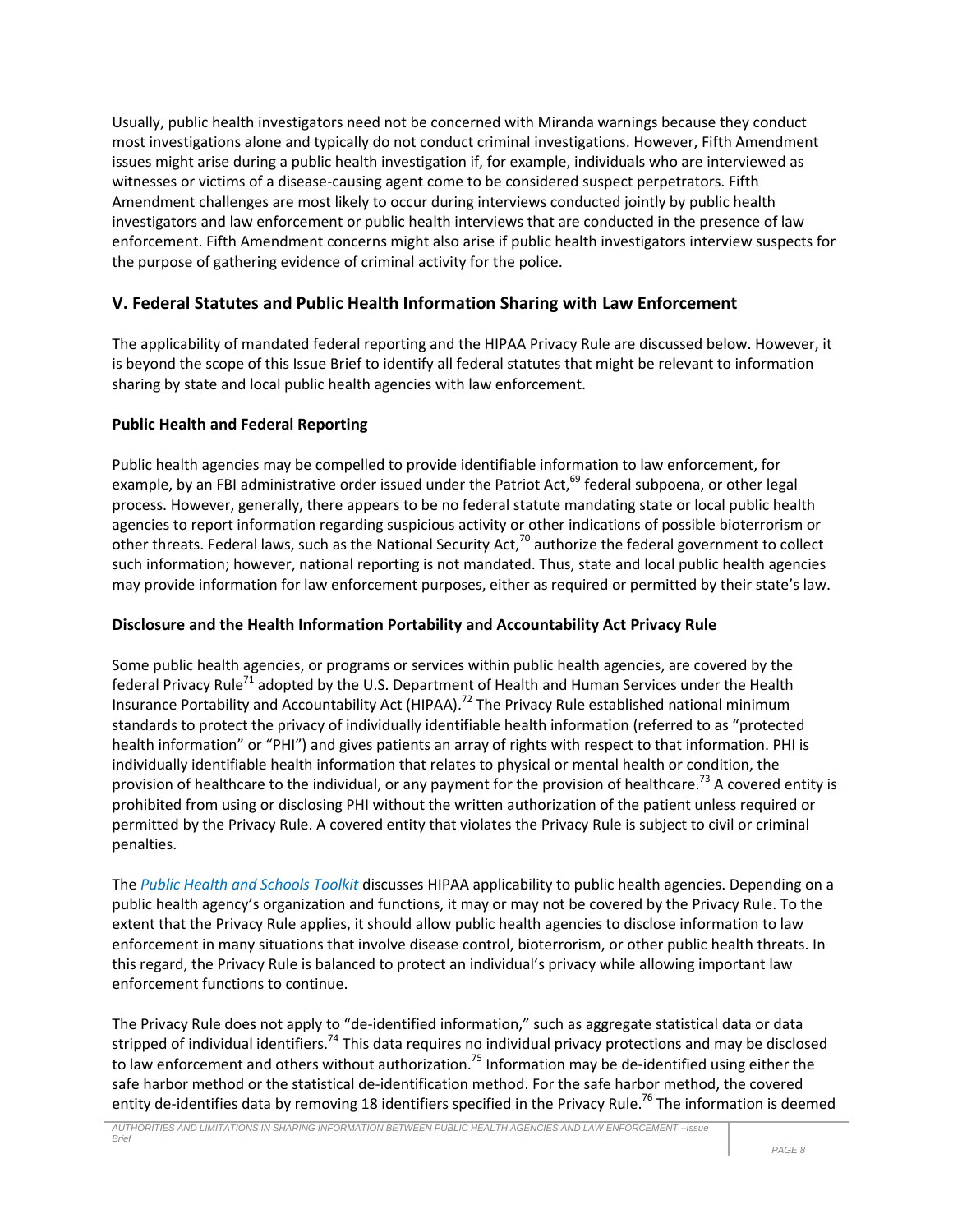de-identified provided that the covered entity does not have actual knowledge that the remaining information can be used alone or in combination with other reasonably available information to identify a subject. These identifiers include personal identifiers (such as name, address, telephone number, birth date, and social security number) and non-personal identifiers (such as geographic information smaller than a state and dates directly associated with an individual). Alternatively, a covered entity can rely on a determination by a properly qualified statistician using accepted analytic techniques who concludes the risk of reidentification is substantially limited.

The Privacy Rule also permits covered entities to disclose PHI to law enforcement officials<sup>77</sup> without the individual's authorization under specific circumstances described below.

- **To report PHI to law enforcement when required by law to do so.**<sup>78</sup> For example, the Privacy Rule permits disclosures of PHI as necessary to comply with state laws that require healthcare providers to report incidents of gunshot, stab wounds, or other violent injuries.
- **To comply with a court order or court-ordered warrant, a subpoena or summons issued by a judicial officer, or a grand jury subpoena.**<sup>79</sup> The Rule recognizes that the legal process in obtaining a court order and the secrecy of the grand jury process provides protections for the individual's private information.
- **To respond to an administrative request**, including an administrative subpoena or summons, a civil or authorized investigative demand, or similar process authorized by law.<sup>80</sup> Because an administrative request may be made without judicial involvement, the Privacy Rule requires all administrative requests to include or be accompanied by a written statement that the information requested is relevant and material, specific and limited in scope, and that de-identified information cannot be used.
- **To respond to a request for PHI for purposes of identifying or locating a suspect, fugitive, material witness, or missing person.**<sup>81</sup> Under this exception, the covered entity must limit disclosures of PHI to name and address, date and place of birth, social security number, ABO blood type and rh factor, type of injury, date and time of treatment, date and time of death, and a description of distinguishing physical characteristics. Other information related to the individual's DNA, dental records, body fluid or tissue typing, samples, or analysis cannot be disclosed under this provision, but may be disclosed in response to a court order, warrant, or written administrative request.
- **When information about a suspected perpetrator of a crime is disclosed when the report is made by the victim who is a member of the covered entity's workforce.**<sup>82</sup>
- **To respond to a request for PHI about a victim of a crime when the victim agrees.**<sup>83</sup> If, because of an emergency or the person's incapacity, the individual cannot agree, the covered entity may disclose the PHI if law enforcement officials represent that the PHI is not intended to be used against the victim, is needed to determine whether another person broke the law, that the investigation would be materially and adversely affected by waiting until the victim could agree, and the covered entity believes in its professional judgment that doing so is in the best interests of the individual whose information is requested.
- **To alert law enforcement to the death of an individual**, when there is a suspicion that death resulted from criminal conduct.<sup>84</sup>
- **To report PHI that the covered entity in good faith believes to be evidence of a crime that occurred on the covered entity's premises.**<sup>85</sup>
- **When responding to an off-site medical emergency, as necessary to alert law enforcement about criminal activity**, specifically, the commission and nature of the crime, the location of the crime or any victims, and the identity, description, and location of the perpetrator of the crime.<sup>86</sup> This provision does not apply if the covered healthcare provider believes that the individual in need of the emergency medical care is the victim of abuse, neglect, or domestic violence. $87$

*AUTHORITIES AND LIMITATIONS IN SHARING INFORMATION BETWEEN PUBLIC HEALTH AGENCIES AND LAW ENFORCEMENT –Issue Brief*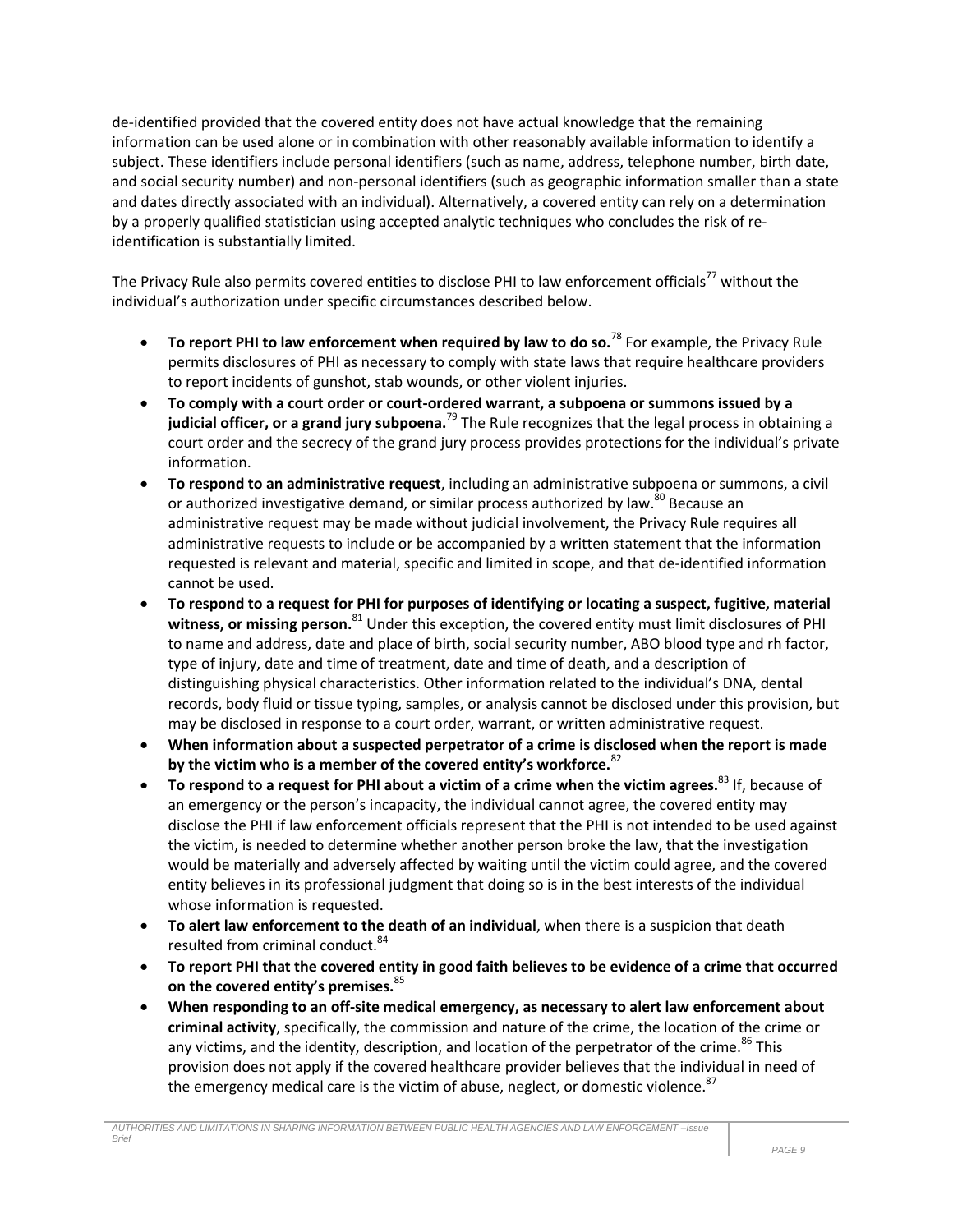- **To coroners or medical examiners to assist them in identifying the decedent, determining the cause of death, or to carry out their other authorized duties.**<sup>88</sup>
- **To a law enforcement official reasonably able to prevent or lessen a serious and imminent threat to the health or safety of an individual or the public**. 89
- **To identify or apprehend an individual who has admitted participation in a violent crime** that the covered entity reasonably believes may have caused serious physical harm to a victim, provided that the admission was not made in the course of or based on the individual's request for therapy, counseling, or treatment related to the propensity to commit this type of violent act.<sup>90</sup>
- **To identify or apprehend an individual who appears to have escaped from lawful custody.**<sup>91</sup>
- **To federal officials authorized to conduct intelligence**, counterintelligence, and other national security activities under the National Security Act or to provide protective services to the president and others and conduct related investigations.<sup>92</sup>
- **To respond to a request for PHI by a correctional institution or a law enforcement official having lawful custody** of an inmate or others if they represent such PHI is needed to provide healthcare to the individual; for the health and safety of the individual, other inmates, officers or employees of or others at a correctional institution or responsible for transporting or transferring inmates; or for the administration and maintenance of the safety, security, and good order of the correctional facility, including law enforcement on the premises of the facility. $93$

The text of the provisions summarized above should be reviewed to ensure that conditions and requirements for disclosure are met. Except when required by law, these disclosures to law enforcement are subject to a minimum necessary determination by the covered entity.<sup>94</sup> When reasonable to do so, the covered entity may rely upon the representations of the law enforcement official as to what information is the minimum necessary for their lawful purpose.<sup>95</sup> If the law enforcement official making the request for information is not known to the covered entity, then the covered entity must verify the identity and authority of such person prior to disclosing the information.<sup>96</sup>

# **VI. State Statutes and Public Health Information Sharing with Law Enforcement**

Generally, state law establishes the authority for reporting, collecting, using, and disclosing information for emergency preparedness and response. Before sharing information, state law must be reviewed with regard to each type of information that is proposed to be shared. In addition to—or in lieu of—laws specific to certain types of data, laws that cover public health powers and responsibilities, health information, and privacy might also apply or provide context for data-specific laws.

Exercising the state's police power to protect the public's health during emergencies—as well as from more routine threats—requires balancing the common good with safeguarding individual liberty interests, including autonomy and expectations of privacy.<sup>97</sup> State laws enacted to protect the public's health, safety, and welfare vary in their balance of individual privacy and the common good. Five state laws below demonstrate this variation with regard to confidentiality of disease reports and public health investigations and permissible disclosure to law enforcement.

North Carolina. The Public Health Law of North Carolina contains extensive provisions regarding the collection and sharing of information, including identifiable health information, by public health with law enforcement to prevent or control a public health threat. A public health agency may release identifiable information to a court or law enforcement official related to an occurring or threatened public health emergency or terrorist incident using nuclear, biological, or chemical agents. Law enforcement may not redisclose identifiable information except when necessary to investigate a terrorist incident or as authorized by the state or local health director to assist with preventing or controlling a public health threat.<sup>98</sup>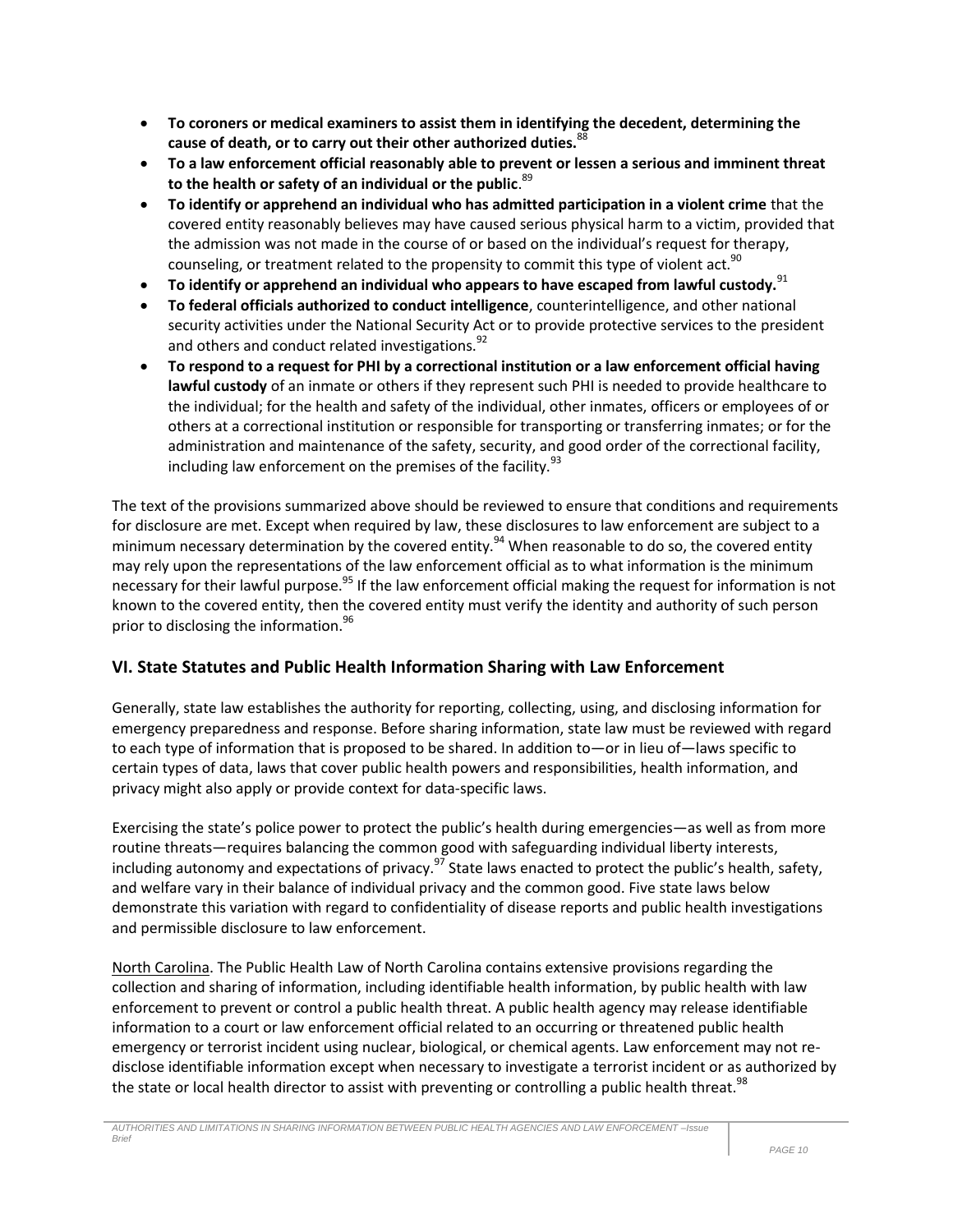Illinois. The Department of Public Health Act explicitly requires a public health agency to notify law enforcement and other agencies regarding illnesses, unusual disease symptom clusters, or suspicious events that it reasonably believes have the potential to be the cause of or related to a public health emergency. The public health agency is to provide law enforcement with information necessary for investigation, prevention, or management of an emergency or to conduct a criminal investigation or prosecution arising out of the matter. No information containing the identity or tending to reveal the identity of any person may be redisclosed by law enforcement except in a prosecution of that person for the commission of a crime.<sup>99</sup>

Michigan. The Michigan Public Health Code requires that the state health department promulgate rules to provide for the confidentiality of reports, records, and data pertaining to testing, care, treatment, reporting, and research associated with communicable diseases or infections. These rules provide that medical and epidemiological information gathered in connection with an investigation that identifies an individual is confidential. Identifiable information can be disclosed with consent or without consent if necessary, to protect the public health as determined by the state or local health officer.<sup>100</sup>

Texas. Under the Texas Health and Safety Code, reports, records, and information received from any source that relate to cases or suspected cases of diseases or health conditions are confidential. This information may be released to law enforcement personnel to the extent necessary during a public health disaster solely for the purpose of protecting the health or life of the person identified in the report, record, or information. Only the minimum necessary information may be released under this subsection, as determined by the health department.<sup>101</sup>

Nebraska. Nebraska's law states that when case reports and positive lab results must be reported to a public health agency, "such reports or notifications and the resulting investigations shall be confidential except as provided in this section, shall not be subject to subpoena, and shall be privileged and inadmissible in evidence in any legal proceeding of any kind or character and shall not be disclosed to any other department or agency of the State of Nebraska." The section allows non-identifiable information to be reported to CDC to further the protection of public health and identifiable information to be provided to other health departments to ensure that investigations deemed necessary are made.<sup>102</sup>

Some states, like North Carolina, Illinois, and Texas, explicitly address information sharing with law enforcement regarding case reports and investigations. Although Michigan's law does not mention law enforcement, its general provision could allow disclosure of identifiable medical and epidemiological information to law enforcement if necessary to protect the public health. The decision to disclose identifiable health information must be made by the state or local health officer. Even though Texas' law allows sharing with law enforcement, the purpose must be to protect the health or life of the person identified in the report, record, or information, which might present challenges in protecting the public generally. Nebraska's law is extremely narrow and may present challenges to providing information to law enforcement even when circumstances are compelling.

States should assess their laws to determine whether public health agencies are able to share necessary information with law enforcement, the prerequisites and limits for such sharing, alternatives for communicating information when necessary to protect the public's health and consent is not an option, and the need for legislative revisions to address gaps.

Legal process might be an option to compel information sharing, such as court orders, search warrants, grand jury subpoenas, and FBI administrative orders under the Patriot Act. In the event of a declared disaster or emergency, a state's emergency management act might allow the governor to suspend state laws or issue executive directives to enable information sharing with law enforcement as necessary for emergency response. There may be rare but compelling circumstances where disclosure may be necessary, even though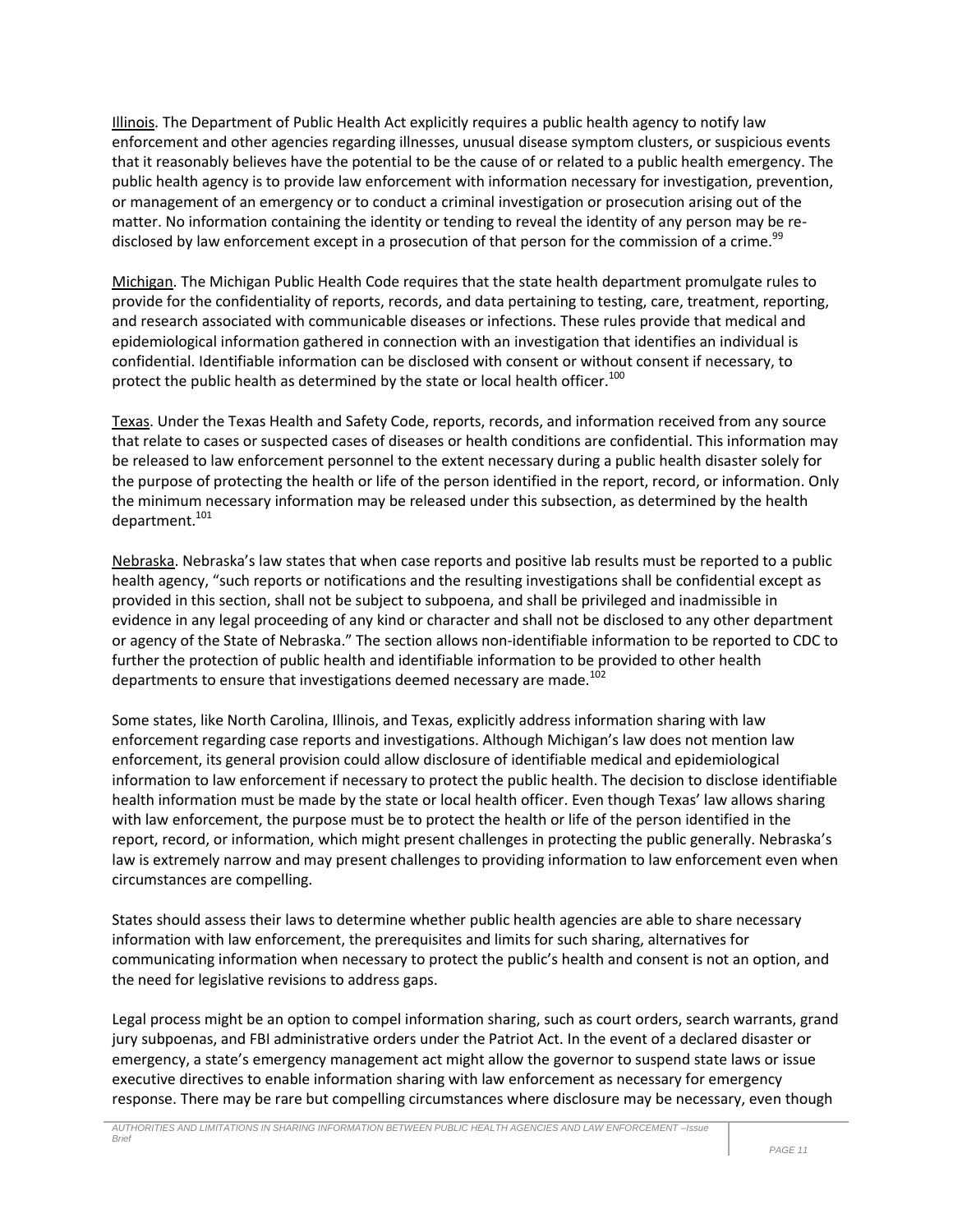state law provides no applicable exception to privacy protections. A health official facing a decision about revealing confidential information to protect a third party or the general community should consult with his or her attorney to identify relevant legal responsibilities and evaluate competing moral claims. The health official should review restrictive language with counsel to determine permissible interpretations and avoid results that might prevent public health from carrying out responsibilities to protect the public. The situation and bases for action should be documented in case subsequent events lead to second guessing.

#### **Conclusion**

Partnerships between law enforcement and public health agencies are important to emergency preparedness and effective response, whether the emergency is caused by natural, accidental, or intentional means. Information sharing may be necessary for public health agencies and law enforcement to both collaborate and carry out their respective functions during a public health emergency. Public health agencies should review legal authorities that apply to sharing information with law enforcement both when a disaster has been and has not been declared. As a result, barriers to sharing needed information will be more apparent and solutions can be identified.

Public health emergencies may involve criminal activities, resulting in joint or parallel public health and criminal investigations. Public health officials and law enforcement officers need to understand their respective roles and the different legal standards that govern their investigations and collection of information and evidence. Joint investigative training may be valuable, promoting effective response to protect the public health and ensure successful prosecution of perpetrators of bioterrorism and other crimes.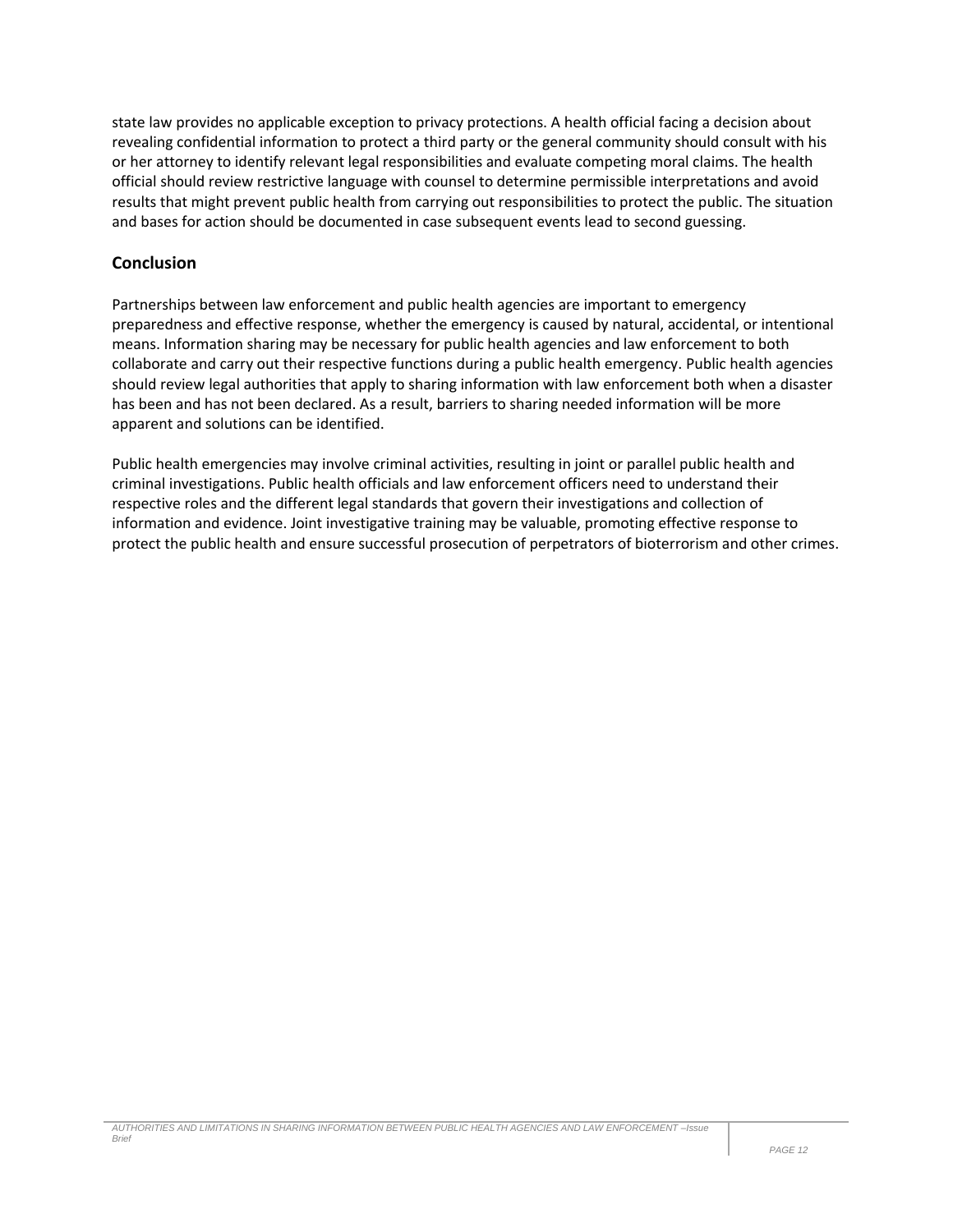#### Sources:

 $\overline{a}$ 

<sup>8</sup> Goodman RA, Munson JW, Dammer K, Lazzarini Z, Barkely JP. "Forensic Epidemiology: Law at the Intersection of Public Health and Criminal Investigations." *Journal of the American Society of Law, Medicine & Ethics*. 2003. 31(4):684-700. *See also* [http://www.progressivegrocer.com/top-story-ex\\_grocery\\_worker\\_sentenced\\_for\\_poisoning\\_beef-20115.html.](http://www.progressivegrocer.com/top-story-ex_grocery_worker_sentenced_for_poisoning_beef-20115.html)

<sup>9</sup> CDC and Bureau of Justice Assistance. "A Framework for Improving Cross-Sector Coordination for Emergency Preparedness and Response, Action Steps for Public Health, Law Enforcement, the Judiciary and Corrections." July 2008. Available at

[http://cdc.gov/phlp/docs/CDC\\_BJA\\_Framework.pdf.](http://cdc.gov/phlp/docs/CDC_BJA_Framework.pdf) Accessed June 29, 2012. *See also* Goodman RA, Munson JW, Dammer K, Lazzarini Z, Barkely JP. "Forensic Epidemiology: Law at the Intersection of Public Health and Criminal Investigations." *Journal of the American Society of Law, Medicine & Ethics*. 2003. 31(4):684-700.

 $10$  Miller, Robert. Problems in Healthcare Law, 9<sup>th</sup> Revised Edition. Burlington, MA: Jones and Bartlett Publishers, 2005, p. 420. <sup>11</sup> Sutton V. "Dual Purpose Bioterrorism Investigations in Law Enforcement and Public Health Protection: How to Make Them Work Consistent with the Rule of Law." *Houston Journal of Health Law & Policy.* 2006. 6:151-170. Available at http://www.law.uh.edu/hjhlp/Issues%5CVol 61%5CSutton.pdf. Accessed Nov. 15, 2012.

<sup>12</sup> Richards, EP. "Collaboration Between Public Health and Law Enforcement: The Constitutional Challenge. *Emerging Infectious Diseases*. 2002. 8(10):1157-1159. Available at [http://wwwnc.cdc.gov/eid/article/8/10/02-0465\\_article.htm.](http://wwwnc.cdc.gov/eid/article/8/10/02-0465_article.htm) Accessed Nov. 15, 2012. <sup>13</sup> Butler JC, Cohen ML, Friedman CR, Scripp RM, Watz CG. "Collaboration between public health and law enforcement: new paradigms and partnerships for bioterrorism planning and response." *Emerging Infectious Disease.* 2002. 8(10):1152-1156. Retrieved from [http://wwwnc.cdc.gov/eid/article/8/10/02-0400.htm.](http://wwwnc.cdc.gov/eid/article/8/10/02-0400.htm) Accessed June 29, 2012. <sup>14</sup> *Ibid.*

<sup>15</sup> CDC and U.S. Department of Justice, Bureau of Justice Assistance. "Joint Public Health-Law Enforcement Investigation: Model Memorandum of Understanding." July 2008. Available at

[http://www.nasemso.org/Projects/DomesticPreparedness/documents/JIMOUFinal.pdf.](http://www.nasemso.org/Projects/DomesticPreparedness/documents/JIMOUFinal.pdf) Accessed June 29, 2012.

<sup>16</sup> Richards, EP. "Collaboration Between Public Health and Law Enforcement: The Constitutional Challenge. *Emerging Infectious Diseases*. 2002. 8(10):1157-1159. Available at [http://wwwnc.cdc.gov/eid/article/8/10/02-0465\\_article.htm.](http://wwwnc.cdc.gov/eid/article/8/10/02-0465_article.htm) Accessed Nov. 15, 2012.

<sup>17</sup> U.S. Department of Justice and Bureau of Justice Assistance. "The Role of Law Enforcement in Public Health Emergencies: Special Considerations for an All-Hazards Approach." September 2006. Available a[t https://www.ncjrs.gov/pdffiles1/bja/214333.pdf.](https://www.ncjrs.gov/pdffiles1/bja/214333.pdf) Accessed June 29, 2012; *Jacobson v. Massachusetts*, 197 U.S. 11 (1905).

<sup>18</sup> Richards, EP. "Collaboration Between Public Health and Law Enforcement: The Constitutional Challenge. *Emerging Infectious Diseases*. 2002. 8(10):1157-1159. Available at [http://wwwnc.cdc.gov/eid/article/8/10/02-0465\\_article.htm.](http://wwwnc.cdc.gov/eid/article/8/10/02-0465_article.htm) Accessed Nov. 15, 2012.

<sup>19</sup> *Ibid.*

<sup>20</sup> Jernigan JA, Stephens DS, Ashford DA, et al., and members of the Anthrax Bioterrorism Investigation Team. "Bioterrorism-Related Inhalational Anthrax: The First 10 Cases Reported in the United States." *Emerging and Infectious Disease.* 2001. 7(6):933-944. <sup>21</sup> CDC and Bureau of Justice Assistance. "A Framework for Improving Cross-Sector Coordination for Emergency Preparedness and Response, Action Steps for Public Health, Law Enforcement, the Judiciary, and Corrections." July 2008. Available at [http://cdc.gov/phlp/docs/CDC\\_BJA\\_Framework.pdf.](http://cdc.gov/phlp/docs/CDC_BJA_Framework.pdf) Accessed June 29, 2012.

<sup>22</sup> *Ibid.* <sup>23</sup> *Ibid.*

 $1$  U.S. Department of Health and Human Services. "Public Health Preparedness Capabilities: National Standards for State and Local Planning." March 2011. Available at [http://www.cdc.gov/phpr/capabilities/DSLR\\_capabilities\\_July.pdf.](http://www.cdc.gov/phpr/capabilities/DSLR_capabilities_July.pdf) Accessed June 29, 2012. <sup>2</sup> CDC and Bureau of Justice Assistance. "A Framework for Improving Cross-Sector Coordination for Emergency Preparedness and Response, Action Steps for Public Health, Law Enforcement, the Judiciary, and Corrections." July 2008. Available at [http://cdc.gov/phlp/docs/CDC\\_BJA\\_Framework.pdf.](http://cdc.gov/phlp/docs/CDC_BJA_Framework.pdf) Accessed June 29, 2012.

<sup>&</sup>lt;sup>3</sup> CDC and U.S. Department of Justice, Bureau of Justice Assistance. "Joint Public Health-Law Enforcement Investigation: Model Memorandum of Understanding." July 2008. Available at

[http://www.nasemso.org/Projects/DomesticPreparedness/documents/JIMOUFinal.pdf.](http://www.nasemso.org/Projects/DomesticPreparedness/documents/JIMOUFinal.pdf) Accessed June 29, 2012. 4 CDC and Bureau of Justice Assistance. "A Framework for Improving Cross-Sector Coordination for Emergency Preparedness and Response, Action Steps for Public Health, Law Enforcement, the Judiciary and Corrections." July 2008. Available at [http://cdc.gov/phlp/docs/CDC\\_BJA\\_Framework.pdf.](http://cdc.gov/phlp/docs/CDC_BJA_Framework.pdf) Accessed June 29, 2012.

<sup>5</sup> U.S. Department of Justice and Bureau of Justice Assistance. "The Role of Law Enforcement in Public Health Emergencies: Special Considerations for an All-Hazards Approach." September 2006. Available a[t https://www.ncjrs.gov/pdffiles1/bja/214333.pdf.](https://www.ncjrs.gov/pdffiles1/bja/214333.pdf) Accessed June 29, 2012.

 $6$  Goodman RA, Munson JW, Dammer K, Lazzarini Z, Barkely JP. "Forensic Epidemiology: Law at the Intersection of Public Health and Criminal Investigations." *Journal of the American Society of Law, Medicine & Ethics*. 2003. 31(4):684-700.

<sup>7</sup> Dembek ZF, Kortepeter MG, Pavlin JA. "Discernment between deliberate and natural infectious disease outbreaks." *Epidemiology and Infection*. 2007. 135(3):353-371.

*AUTHORITIES AND LIMITATIONS IN SHARING INFORMATION BETWEEN PUBLIC HEALTH AGENCIES AND LAW ENFORCEMENT –Issue Brief*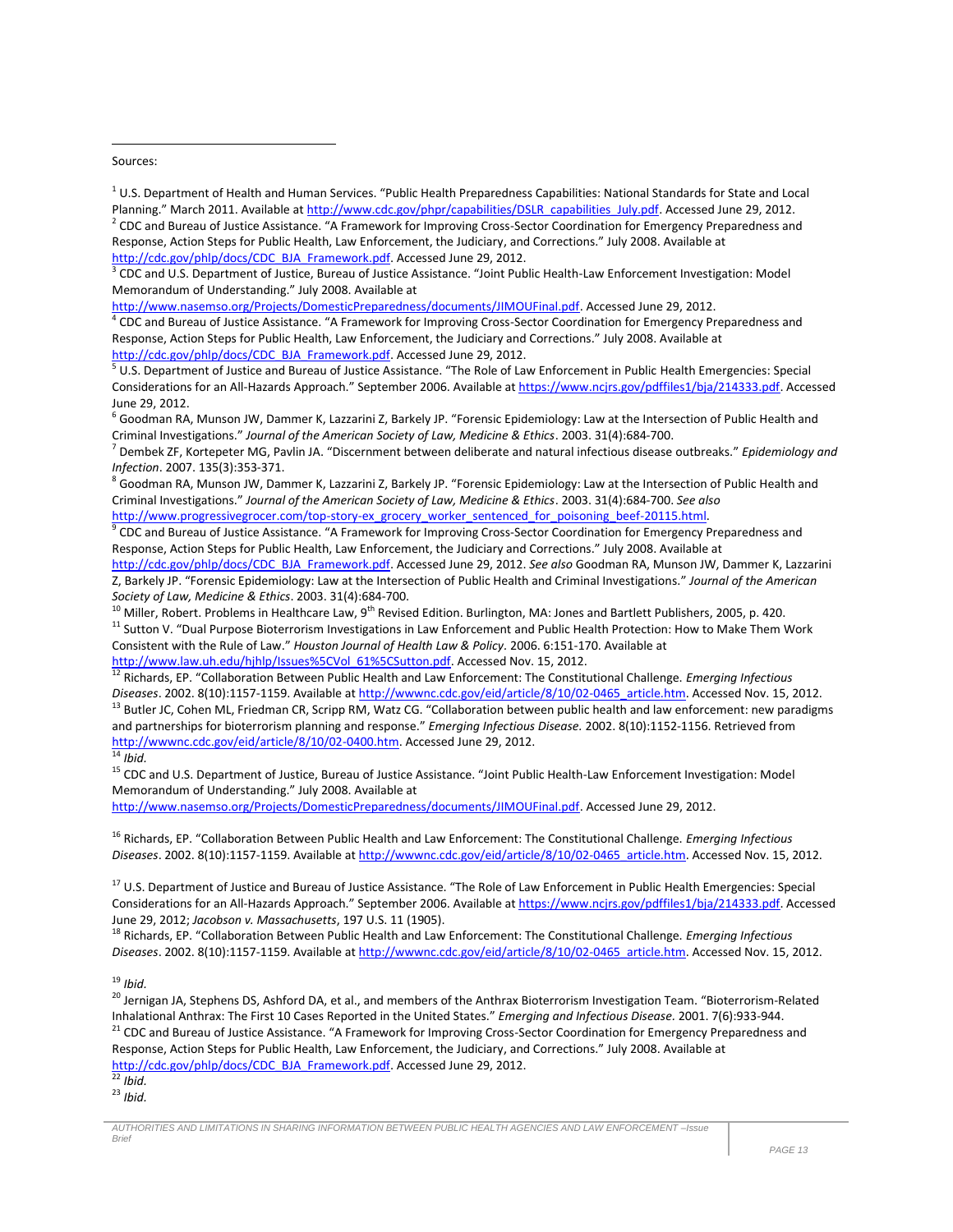[http://www.nasemso.org/Projects/DomesticPreparedness/documents/JIMOUFinal.pdf.](http://www.nasemso.org/Projects/DomesticPreparedness/documents/JIMOUFinal.pdf) Accessed June 29, 2012.

25 CDC. "Forensic Epidemiology." April 2012. Available a[t http://www.cdc.gov/phlp/publications/forensicepidemiology/index.html.](http://www.cdc.gov/phlp/publications/forensicepidemiology/index.html) Accessed July 9, 2012.

<sup>26</sup> U.S. Department of Justice. "Criminal and Epidemiological Investigation Handbook (2011 Edition)." Available at [http://www.cdc.gov/phlp/docs/CrimEpiHandbook2011.pdf.](http://www.cdc.gov/phlp/docs/CrimEpiHandbook2011.pdf) Accessed Dec. 31, 2012.

 $^{27}$  National Security Act of 1947 (P.L. 80-253).

<sup>28</sup> McConnell, M. "Overhauling Intelligence." *Foreign Affairs*. 2007. 86(4):49-58. Available a[t http://www.dtic.mil/cgi](http://www.dtic.mil/cgi-bin/GetTRDoc?AD=ADA499988)[bin/GetTRDoc?AD=ADA499988.](http://www.dtic.mil/cgi-bin/GetTRDoc?AD=ADA499988) Accessed Feb. 25, 2013.

<sup>29</sup> *Ibid.*

 $\overline{\phantom{a}}$ 

<sup>30</sup> *Ibid.*

<sup>31</sup> USA Patriot Act (P.L. 107-56).

<sup>32</sup> Information Sharing Environment. "Background and Authorities for ISE." Available at http://ise.gov/background-and-authorities. Accessed June 15, 2012.

<sup>33</sup> Homeland Security Act of 2002. (P.L. 107-296).

<sup>34</sup> Information Sharing Environment. "Background and Authorities for ISE." Available at http://ise.gov/background-and-authorities. Accessed June 15, 2012.

<sup>35</sup> Intelligence Reform and Terrorism Prevention Act of 2004 (P.L. 105-458).

<sup>36</sup> McConnell, M. "Overhauling Intelligence." *Foreign Affairs*. 2007. 86(4):49-58. Available a[t http://www.dtic.mil/cgi](http://www.dtic.mil/cgi-bin/GetTRDoc?AD=ADA499988)[bin/GetTRDoc?AD=ADA499988.](http://www.dtic.mil/cgi-bin/GetTRDoc?AD=ADA499988) Accessed Feb. 25, 2013.

37 Information Sharing Environment. "Background and Authorities for ISE." Available at http://ise.gov/background-and-authorities. Accessed June 15, 2012.

<sup>38</sup> *Ibid.*

<sup>39</sup> Information Sharing Environment. "Law Enforcement Information Sharing." Available at [http://ise.gov/law-enforcement](http://ise.gov/law-enforcement-information-sharing)[information-sharing.](http://ise.gov/law-enforcement-information-sharing) Accessed June 15, 2012.

 $^{40}$  U.S. Department of Justice and U.S. Department of Homeland Security. "Fusion Center Guidelines: Developing and Sharing Information and Intelligence in a New Era." August 2006. Available at

[http://www.it.ojp.gov/documents/fusion\\_center\\_guidelines\\_law\\_enforcement.pdf.](http://www.it.ojp.gov/documents/fusion_center_guidelines_law_enforcement.pdf) Accessed June 29, 2012.

 $41$  *Ibid.* 

<sup>42</sup> *Ibid.*

<sup>43</sup> U.S. Department of Homeland Security. "National Network of Fusion Centers Fact Sheet." February 2012. Available at [http://www.dhs.gov/files/programs/gc\\_1296484657738.shtm.](http://www.dhs.gov/files/programs/gc_1296484657738.shtm) Accessed June 29, 2012.

44 U.S. Department of Justice and U.S. Department of Homeland Security. "Fusion Center Guidelines: Developing and Sharing Information and Intelligence in a New Era." August 2006. Available at

[http://www.it.ojp.gov/documents/fusion\\_center\\_guidelines\\_law\\_enforcement.pdf.](http://www.it.ojp.gov/documents/fusion_center_guidelines_law_enforcement.pdf) Accessed June 29, 2012.

45 U.S. Department of Homeland Security and U.S. Department of Justice. "Health Security: Public Health and Medical Integration for Fusion Centers." July 2011. Available at

[http://www.google.com/url?sa=t&rct=j&q=health%20security%3A%20public%20health%20and%20medical%20integration%20for%20f](http://www.google.com/url?sa=t&rct=j&q=health%20security%3A%20public%20health%20and%20medical%20integration%20for%20fusion%20centers%2C%20july%202011&source=web&cd=1&ved=0CE4QFjAA&url=http%3A%2F%2Fwww.it.ojp.gov%2Fdocdownloader.aspx%3Fddid%3D1450&ei=1sztT8GpFIOE8AT-kfX_AQ&usg=AFQjCNHkU7_7yh_cPCiXCNwW1YJkLxNmxw) [usion%20centers%2C%20july%202011&source=web&cd=1&ved=0CE4QFjAA&url=http%3A%2F%2Fwww.it.ojp.gov%2Fdocdownloader.](http://www.google.com/url?sa=t&rct=j&q=health%20security%3A%20public%20health%20and%20medical%20integration%20for%20fusion%20centers%2C%20july%202011&source=web&cd=1&ved=0CE4QFjAA&url=http%3A%2F%2Fwww.it.ojp.gov%2Fdocdownloader.aspx%3Fddid%3D1450&ei=1sztT8GpFIOE8AT-kfX_AQ&usg=AFQjCNHkU7_7yh_cPCiXCNwW1YJkLxNmxw) [aspx%3Fddid%3D1450&ei=1sztT8GpFIOE8AT-kfX\\_AQ&usg=AFQjCNHkU7\\_7yh\\_cPCiXCNwW1YJkLxNmxw.](http://www.google.com/url?sa=t&rct=j&q=health%20security%3A%20public%20health%20and%20medical%20integration%20for%20fusion%20centers%2C%20july%202011&source=web&cd=1&ved=0CE4QFjAA&url=http%3A%2F%2Fwww.it.ojp.gov%2Fdocdownloader.aspx%3Fddid%3D1450&ei=1sztT8GpFIOE8AT-kfX_AQ&usg=AFQjCNHkU7_7yh_cPCiXCNwW1YJkLxNmxw) Accessed June 29, 2012.

<sup>46</sup> U.S. Department of Homeland Security. "Fusion Center Locations and Contact Information." Available at [http://www.dhs.gov/fusion](http://www.dhs.gov/fusion-center-locations-and-contact-information)[center-locations-and-contact-information.](http://www.dhs.gov/fusion-center-locations-and-contact-information) Accessed Dec. 31, 2012.

<sup>47</sup> Hodge J, Fuse Brown E, O'Connell J. "The HIPAA Privacy Rule and Bioterrorism Planning, Prevention, and Response." *Biosecurity and Bioterrorism: Biodefense Strategy, Practice, and Ccience.* 2004. 2(2):73-80. Available at

[http://www.law.asu.edu/publichealthlaw/PublicHealthLaw/Resources.aspx.](http://www.law.asu.edu/publichealthlaw/PublicHealthLaw/Resources.aspx) Find link in "Health Information Privacy" section toward bottom of webpage.

48 U.S. Department of Homeland Security and U.S. Department of Justice. "Health Security: Public Health and Medical Integration for Fusion Centers." July 2011. Available at

[http://www.google.com/url?sa=t&rct=j&q=health%20security%3A%20public%20health%20and%20medical%20integration%20for%20f](http://www.google.com/url?sa=t&rct=j&q=health%20security%3A%20public%20health%20and%20medical%20integration%20for%20fusion%20centers%2C%20july%202011&source=web&cd=1&ved=0CE4QFjAA&url=http%3A%2F%2Fwww.it.ojp.gov%2Fdocdownloader.aspx%3Fddid%3D1450&ei=1sztT8GpFIOE8AT-kfX_AQ&usg=AFQjCNHkU7_7yh_cPCiXCNwW1YJkLxNmxw) [usion%20centers%2C%20july%202011&source=web&cd=1&ved=0CE4QFjAA&url=http%3A%2F%2Fwww.it.ojp.gov%2Fdocdownloader.](http://www.google.com/url?sa=t&rct=j&q=health%20security%3A%20public%20health%20and%20medical%20integration%20for%20fusion%20centers%2C%20july%202011&source=web&cd=1&ved=0CE4QFjAA&url=http%3A%2F%2Fwww.it.ojp.gov%2Fdocdownloader.aspx%3Fddid%3D1450&ei=1sztT8GpFIOE8AT-kfX_AQ&usg=AFQjCNHkU7_7yh_cPCiXCNwW1YJkLxNmxw) [aspx%3Fddid%3D1450&ei=1sztT8GpFIOE8AT-kfX\\_AQ&usg=AFQjCNHkU7\\_7yh\\_cPCiXCNwW1YJkLxNmxw.](http://www.google.com/url?sa=t&rct=j&q=health%20security%3A%20public%20health%20and%20medical%20integration%20for%20fusion%20centers%2C%20july%202011&source=web&cd=1&ved=0CE4QFjAA&url=http%3A%2F%2Fwww.it.ojp.gov%2Fdocdownloader.aspx%3Fddid%3D1450&ei=1sztT8GpFIOE8AT-kfX_AQ&usg=AFQjCNHkU7_7yh_cPCiXCNwW1YJkLxNmxw) Accessed June 29, 2012.

<sup>49</sup> Hodge J, Fuse Brown E, O'Connell J. "The HIPAA Privacy Rule and Bioterrorism Planning, Prevention, and Response." *Biosecurity and Bioterrorism: Biodefense Strategy, Practice, and Ccience.* 2004. 2(2):73-80. Available at

[http://www.law.asu.edu/publichealthlaw/PublicHealthLaw/Resources.aspx.](http://www.law.asu.edu/publichealthlaw/PublicHealthLaw/Resources.aspx) Find link in "Health Information Privacy" section toward bottom of webpage.

<sup>50</sup> German M., Stanley J. "American Civil Liberties Union: Fusion Center Update." July 2008. Available at [http://www.aclu.org/files/pdfs/privacy/fusion\\_update\\_20080729.pdf.](http://www.aclu.org/files/pdfs/privacy/fusion_update_20080729.pdf) Accessed June 29, 2012.

<sup>&</sup>lt;sup>24</sup> CDC and U.S. Department of Justice, Bureau of Justice Assistance. "Joint Public Health-Law Enforcement Investigation: Model Memorandum of Understanding." July 2008. Available at

*AUTHORITIES AND LIMITATIONS IN SHARING INFORMATION BETWEEN PUBLIC HEALTH AGENCIES AND LAW ENFORCEMENT –Issue Brief*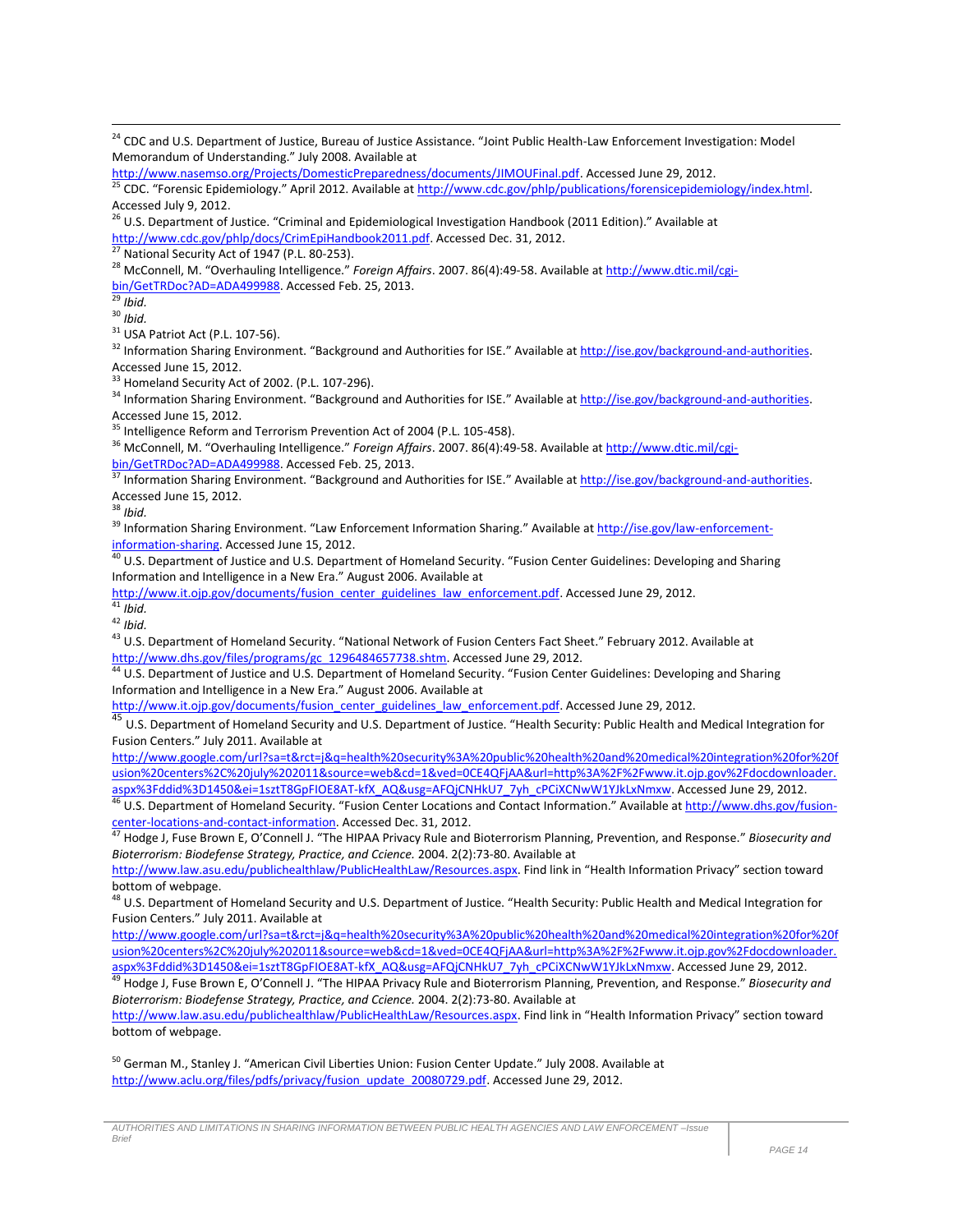<sup>51</sup> U.S. Department of Justice and U.S. Department of Homeland Security. "Fusion Center Guidelines: Developing and Sharing Information and Intelligence in a New Era." August 2006. Available at

[http://www.it.ojp.gov/documents/fusion\\_center\\_guidelines\\_law\\_enforcement.pdf.](http://www.it.ojp.gov/documents/fusion_center_guidelines_law_enforcement.pdf) Accessed June 29, 2012.

52 U.S. Department of Homeland Security and U.S. Department of Justice. "Baseline Capabilities for State and Major Urban Area Fusion Centers. A Supplement to the Fusion Center Guidelines." September 2008. Available at

[http://www.google.com/url?sa=t&rct=j&q=&esrc=s&source=web&cd=1&sqi=2&ved=0CFgQFjAA&url=http%3A%2F%2Fwww.it.ojp.gov](http://www.google.com/url?sa=t&rct=j&q=&esrc=s&source=web&cd=1&sqi=2&ved=0CFgQFjAA&url=http%3A%2F%2Fwww.it.ojp.gov%2Fdocuments%2Fbaselinecapabilitiesa.pdf&ei=tvfGT-P4K6ST0QHmlMS5Cw&usg=AFQjCNFXoO6TFIPQyv7qctNGiIXIEIRZwQ) [%2Fdocuments%2Fbaselinecapabilitiesa.pdf&ei=tvfGT-P4K6ST0QHmlMS5Cw&usg=AFQjCNFXoO6TFIPQyv7qctNGiIXIEIRZwQ.](http://www.google.com/url?sa=t&rct=j&q=&esrc=s&source=web&cd=1&sqi=2&ved=0CFgQFjAA&url=http%3A%2F%2Fwww.it.ojp.gov%2Fdocuments%2Fbaselinecapabilitiesa.pdf&ei=tvfGT-P4K6ST0QHmlMS5Cw&usg=AFQjCNFXoO6TFIPQyv7qctNGiIXIEIRZwQ) Accessed June 29, 2012.

53 U.S. Department of Homeland Security and U.S. Department of Justice. "Health Security: Public Health and Medical Integration for Fusion Centers." July 2011. Available at

[http://www.google.com/url?sa=t&rct=j&q=health%20security%3A%20public%20health%20and%20medical%20integration%20for%20f](http://www.google.com/url?sa=t&rct=j&q=health%20security%3A%20public%20health%20and%20medical%20integration%20for%20fusion%20centers%2C%20july%202011&source=web&cd=1&ved=0CE4QFjAA&url=http%3A%2F%2Fwww.it.ojp.gov%2Fdocdownloader.aspx%3Fddid%3D1450&ei=1sztT8GpFIOE8AT-kfX_AQ&usg=AFQjCNHkU7_7yh_cPCiXCNwW1YJkLxNmxw) [usion%20centers%2C%20july%202011&source=web&cd=1&ved=0CE4QFjAA&url=http%3A%2F%2Fwww.it.ojp.gov%2Fdocdownloader.](http://www.google.com/url?sa=t&rct=j&q=health%20security%3A%20public%20health%20and%20medical%20integration%20for%20fusion%20centers%2C%20july%202011&source=web&cd=1&ved=0CE4QFjAA&url=http%3A%2F%2Fwww.it.ojp.gov%2Fdocdownloader.aspx%3Fddid%3D1450&ei=1sztT8GpFIOE8AT-kfX_AQ&usg=AFQjCNHkU7_7yh_cPCiXCNwW1YJkLxNmxw) [aspx%3Fddid%3D1450&ei=1sztT8GpFIOE8AT-kfX\\_AQ&usg=AFQjCNHkU7\\_7yh\\_cPCiXCNwW1YJkLxNmxw.](http://www.google.com/url?sa=t&rct=j&q=health%20security%3A%20public%20health%20and%20medical%20integration%20for%20fusion%20centers%2C%20july%202011&source=web&cd=1&ved=0CE4QFjAA&url=http%3A%2F%2Fwww.it.ojp.gov%2Fdocdownloader.aspx%3Fddid%3D1450&ei=1sztT8GpFIOE8AT-kfX_AQ&usg=AFQjCNHkU7_7yh_cPCiXCNwW1YJkLxNmxw) Accessed June 29, 2012.

<sup>54</sup> U.S. Department of Homeland Security and U.S. Department of Justice. "Fusion Center Privacy Policy Development—Privacy Civil Rights, and Civil Liberties Policy Template" April 2010. Available at [http://www.it.ojp.gov/docdownloader.aspx?ddid=1269.](http://www.it.ojp.gov/docdownloader.aspx?ddid=1269) Accessed June 29, 2012.

<sup>55</sup> *Schmerber v. California*, 384 U.S. 757 (1966).

 $\overline{\phantom{a}}$ 

<sup>56</sup> *Camara v. Municipal Court*, 387 U.S. 523 (1967) (search of residences); *See v. City of Seattle*, 387 US 541 (1967) (search of commercial property).

<sup>57</sup> Goodman R, Hoffman R, Lopez W, et al (eds). *Law in Public Health Practice*, 2d Ed. New York: Oxford University Press, 2006,p 154. *See also Camara v. Municipal Court*, 387 US 523 (1967) (search of residences) and *See v. City of Seattle*, 387 US 541 (1967) (search of commercial property).

<sup>58</sup> Richards, EP. "Collaboration Between Public Health and Law Enforcement: The Constitutional Challenge. *Emerging Infectious Diseases*. 2002. 8(10):1157-1159. Available at [http://wwwnc.cdc.gov/eid/article/8/10/02-0465\\_article.htm.](http://wwwnc.cdc.gov/eid/article/8/10/02-0465_article.htm) Accessed Nov. 15, 2012.

<sup>59</sup> *Florida v. Jimeno*, 500 U.S. 248 (1991). <sup>60</sup> *New York v. Burger*, 482 US 691 (1987).

<sup>61</sup> *New York v. Burger*, 482 U.S. 691 (1987) (expectation of privacy in commercial property). Available at

[http://supreme.justia.com/cases/federal/us/482/691/.](http://supreme.justia.com/cases/federal/us/482/691/) Accessed Nov, 15, 2012. *See also City of Indianapolis, et al., v. Edmond*, 531 U.S. 32 (2000). Available a[t http://supreme.justia.com/cases/federal/us/531/32/case.html.](http://supreme.justia.com/cases/federal/us/531/32/case.html) Accessed Nov. 15, 2012.

<sup>62</sup> *City of Indianapolis, et al., v. Edmond*, 531 U.S. 32 (2000). Available a[t http://supreme.justia.com/cases/federal/us/531/32/case.html.](http://supreme.justia.com/cases/federal/us/531/32/case.html)  Accessed Nov.15, 2012.

<sup>63</sup> *Michigan v. Tyler*, 436 U.S. 499 (1978).

<sup>64</sup> Gostin LO.. *Public Health Law: Power, Duty, Restraint*. Berkeley, CA: University of California Press, 2008, p. 468, 699-700. *See* endnotes 57-58.

<sup>65</sup> Louisiana State University Law, Science & Public Health Program. "Public Health Law Map – Beta 5.7, Privilege Against Self-Incrimination.". Available a[t http://biotech.law.lsu.edu/map/PrivilegeagainstSelf-Incrimination.html.](http://biotech.law.lsu.edu/map/PrivilegeagainstSelf-Incrimination.html) Accessed Nov. 15, 2012.

<sup>66</sup> Goodman RA, Munson JW, Dammer K, Lazzarini Z, Barkely JP. "Forensic Epidemiology: Law at the Intersection of Public Health and Criminal Investigations." *Journal of the American Society of Law, Medicine & Ethics*. 2003. 31(4):684-700.

<sup>67</sup> *Oregon v. Elstad*, 470 U.S. 298, 309 (1985).

<sup>68</sup> *New York v. Quarles*, 467 U.S. 649, 104 S. Ct. 2626, 81 L. Ed. 2d 550 (1984).

<sup>69</sup> USA Patriot Act (P.L. 107-56).

<sup>70</sup> The National Security Act of 1947, as amended; The Intelligence Reform and Terrorism Prevention Act of 2004 (IRTPA), as amended; Presidential Memorandum dated April 10, 2007 (Assignment of Functions Relating to the Information Sharing Environment); Presidential Memorandum dated December 16, 2005 (Guidelines and Requirements in Support of the Information Sharing Environment); DNI memorandum dated May 2, 2007 (Program Manager's Responsibilities); Executive Order 13388; and other applicable provisions of law.

 $71$  45 C.F.R. Parts 160, 164.

<sup>72</sup> 42 U.S.C. § 300gg et seq.

<sup>73</sup> 45 C.F.R. § 160.103, definition of *protected health information*; U.S. Department of Health and Human Services. "Summary of the HIPAA Privacy Rule." May 2003. Available at [http://www.hhs.gov/ocr/privacy/hipaa/understanding/summary/privacysummary.pdf.](http://www.hhs.gov/ocr/privacy/hipaa/understanding/summary/privacysummary.pdf) Accessed June 29, 2012.

<sup>74</sup> 45 C.F.R. § 164.514(a).

<sup>75</sup> 45 C.F.R. § 164.514(b)(1).

<sup>76</sup> 45 C.F.R. § 164.514(b)(2).

<sup>77</sup> U.S. Department of Health and Human Services. "HHS FAQs: When does the Privacy Rule allow covered entities to disclose protected health information to law enforcement officials?" Available at

[http://www.hhs.gov/ocr/privacy/hipaa/faq/disclosures\\_for\\_law\\_enforcement\\_purposes/505.html.](http://www.hhs.gov/ocr/privacy/hipaa/faq/disclosures_for_law_enforcement_purposes/505.html) Accessed Nov. 30, 2012; Moore, J. "Disclosing Protected Health Information (PHI) to Law Enforcement: Guidelines for N.C. Local Health Department." Available at [http://www.sog.unc.edu/sites/www.sog.unc.edu/files/LE-Mar%202011.pdf.](http://www.sog.unc.edu/sites/www.sog.unc.edu/files/LE-Mar%202011.pdf) Accessed Nov. 30, 2012. <sup>78</sup> 45 C.F.R. § 164.512(f)(1)(i).

*AUTHORITIES AND LIMITATIONS IN SHARING INFORMATION BETWEEN PUBLIC HEALTH AGENCIES AND LAW ENFORCEMENT –Issue Brief*